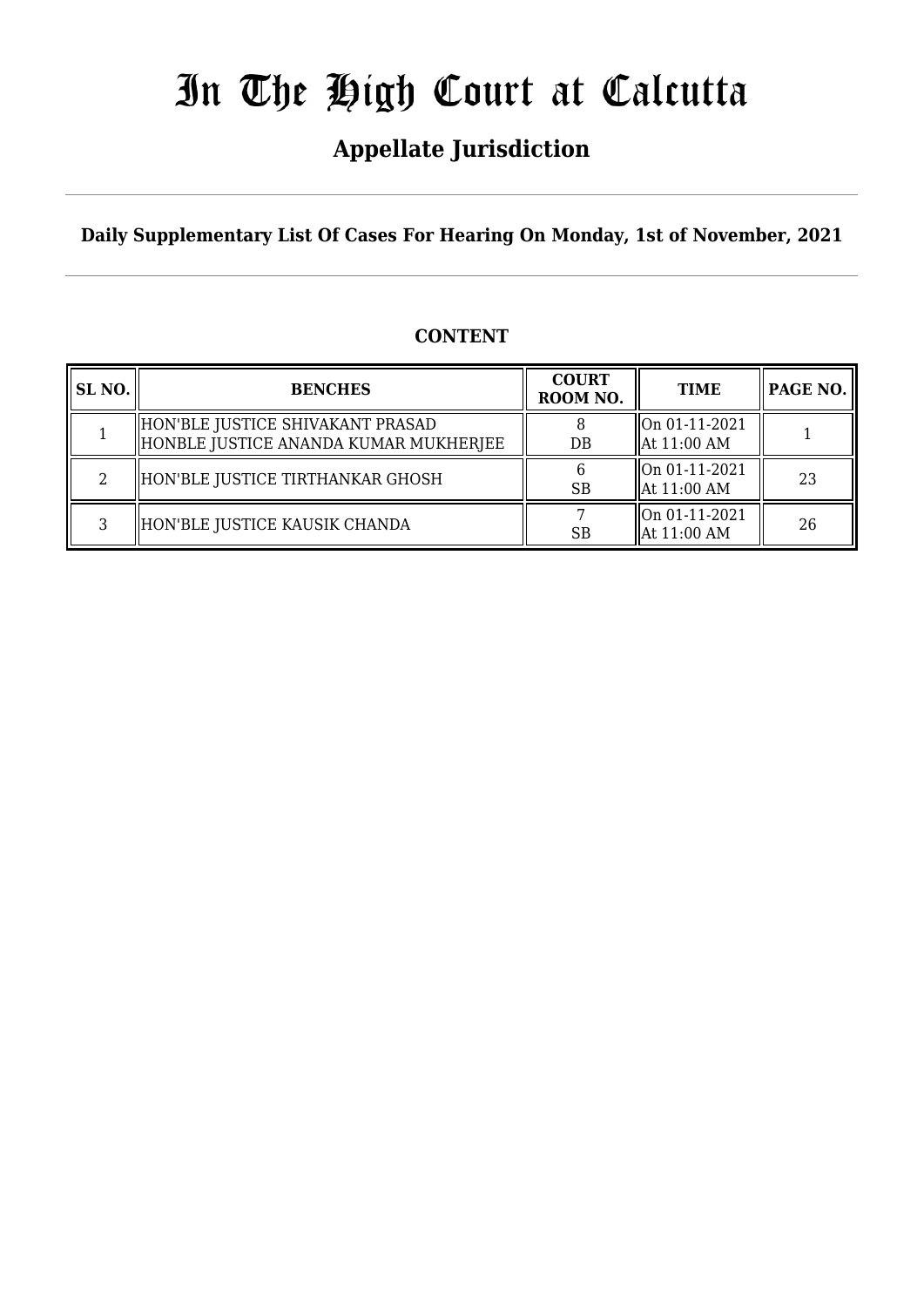

## **Appellate Side**

**DAILY CAUSELIST For Monday The 1st November 2021**

#### **COURT NO. 8**

#### **DIVISION BENCH (DB)**

#### **AT 11:00 AM**

#### **HON'BLE JUSTICE SHIVAKANT PRASAD HONBLE JUSTICE ANANDA KUMAR MUKHERJEE**

#### **(VIA VIDEO CONFERENCE) (VACATION BENCH)**

#### **TO BE MENTIONED**

| $\mathbf{1}$   | CRM/1442/2021                 | MOTIAR SEKH@MOTIAR<br>MOLLA@SULTAN SEKH<br>VS<br>STATE OF WEST BENGAL     | MADHUMITA BASAK                        |
|----------------|-------------------------------|---------------------------------------------------------------------------|----------------------------------------|
|                | IA NO: CRAN/1/2021            |                                                                           |                                        |
| $\overline{2}$ | CRM/4978/2021<br>(Correction) | AKASH MANNA<br>VS<br>STATE OF WEST BENGAL                                 | Shraman Sarkar                         |
|                |                               | <b>APPLICATION FOR BAIL U/S 439</b>                                       |                                        |
| 3              | CRM/5610/2021                 | <b>KARIM KHAN</b><br>VS<br><b>STATE OF WEST BENGAL</b>                    | <b>MRITYUNJOY</b><br><b>CHATTERJEE</b> |
| 4              | CRM/5785/2021                 | SANDIP GHOSH AND OTHERS<br>VS<br>STATE OF WEST BENGAL                     | <b>RAYA RUDRA</b>                      |
| 5              | CRM/6169/2021                 | KARTICK RAJBHAR @<br>KARTICK @ BOKUL<br><b>VS</b><br>STATE OF WEST BENGAL | MADHUMITA BASAK                        |
| 6              | CRM/6368/2021                 | BANWARI CHAURASIA<br><b>VS</b><br>NARCOTICS CONTROL<br><b>BUREAU</b>      | RAUSHAN KUMAR<br><b>RAY</b>            |
| 7              | CRM/6831/2021                 | SK. BABLU @ BABLU SK<br><b>VS</b><br>STATE OF WEST BENGAL                 | KAUSHIK DEY                            |
| 8              | CRM/6839/2021                 | <b>SEKENDAR MOLLA</b><br><b>VS</b><br>STATE OF WEST BENGAL                | PINAK KUMAR MITRA                      |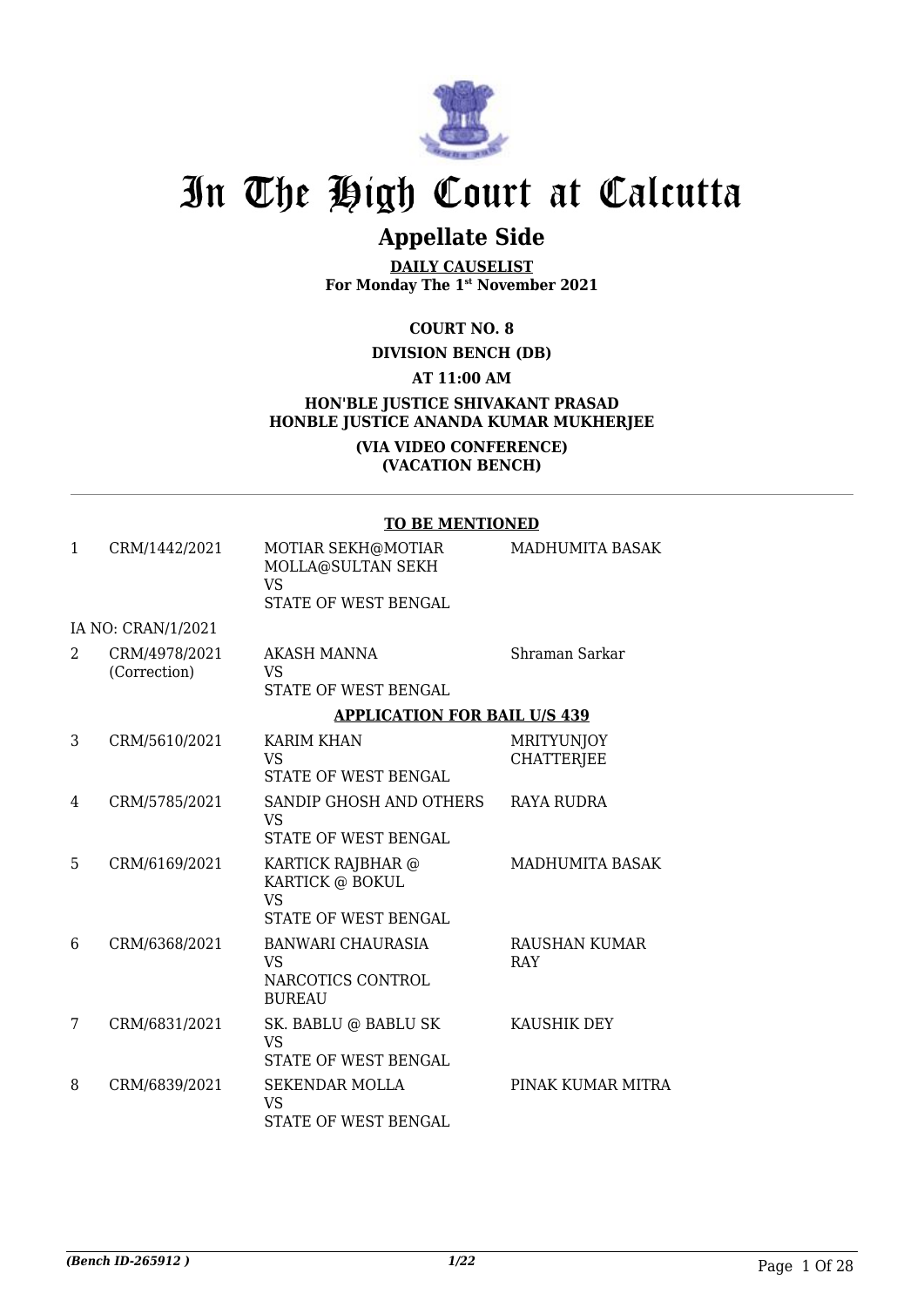| 9  | CRM/6853/2021 | SIRAJUL DHALI<br>VS<br>STATE OF WEST BENGAL                                   | <b>SHASHANKA</b><br>SHEKHAR SAHA       |
|----|---------------|-------------------------------------------------------------------------------|----------------------------------------|
| 10 | CRM/6856/2021 | HABIBUR SEKH @ KHOKON<br>SEKH @ BACHCHA KHOKON<br><b>VS</b>                   | <b>JOY CHAKRABORTY</b>                 |
|    |               | THE STATE OF WEST BENGAL                                                      |                                        |
| 11 | CRM/6860/2021 | <b>ABDUL RAJJAK</b><br><b>VS</b><br>STATE OF WEST BENGAL                      | MD. ASLAM KHAN                         |
| 12 | CRM/6865/2021 | <b>OLIUL ISLAM</b>                                                            | <b>SOURAV MUKHEJEE</b>                 |
|    |               | <b>VS</b><br>THE STATE OF WEST BENGAL                                         |                                        |
| 13 | CRM/6869/2021 | BISWAJIT BISWAS @ BISWA<br><b>AND ANR</b>                                     | SHIBAJI KUMAR DAS                      |
|    |               | <b>VS</b><br>STATE OF WEST BENGAL                                             |                                        |
| 14 | CRM/6871/2021 | RAGHUNATH DAS                                                                 | PRIYA CHAKRABORTY                      |
|    |               | <b>VS</b><br>STATE OF WEST BENGAL                                             |                                        |
| 15 | CRM/6874/2021 | <b>BISWAJIT SARKAR @ BARO</b>                                                 | <b>ANGSHUMAN</b>                       |
|    |               | <b>BISWAS</b><br><b>VS</b><br>STATE OF WEST BENGAL                            | <b>CHAKRABORTY</b>                     |
| 16 | CRM/6891/2021 | MEENA SINGH @ MEENA                                                           | PRONOJIT ROY                           |
|    |               | <b>VS</b><br>STATE OF WEST BENGAL                                             |                                        |
| 17 | CRM/6893/2021 | HASAN MONDAL AND<br><b>ANOTHER</b><br><b>VS</b>                               | <b>ANGSHUMAN</b><br><b>CHAKRABORTY</b> |
|    |               | STATE OF WEST BENGAL                                                          |                                        |
| 18 | CRM/6895/2021 | <b>JIBAN KARMAKAR</b><br>VS<br>STATE OF WEST BENGAL                           | <b>ANGSHUMAN</b><br><b>CHAKRABORTY</b> |
| 19 | CRM/6897/2021 | <b>MUKUL SARKAR</b>                                                           | SHASHANKA SEKHAR                       |
|    |               | <b>VS</b><br>STATE OF WEST BENGAL                                             | <b>SAHA</b>                            |
| 20 | CRM/6898/2021 | <b>MATIUR RAHAMAN</b>                                                         | <b>JISAN IQUBAL</b>                    |
|    |               | VS.<br>STATE OF WEST BENGAL                                                   | <b>HOSSAIN</b>                         |
| 21 | CRM/6901/2021 | MASUD SK.                                                                     | TAPODIP GUPTA                          |
|    |               | VS<br>STATE OF WEST BENGAL                                                    |                                        |
| 22 | CRM/6902/2021 | SANTU SILL @ MANTU AND<br><b>ANOTHER</b><br><b>VS</b><br>STATE OF WEST BENGAL | SHASHANKA<br>SHEKHAR SAHA              |
| 23 | CRM/6905/2021 | SABIKUL KUNAHAR ALIAS<br>SABIKUN NAHAR MONDAL                                 | JISAN IQBAL<br><b>HOSSAIN</b>          |
|    |               | VS<br>STATE OF WEST BENGAL                                                    |                                        |
| 24 | CRM/6906/2021 | SADDAM MONDAL                                                                 | SHASHANKA                              |
|    |               | VS<br>STATE OF WEST BENGAL                                                    | SHEKHAR SAHA                           |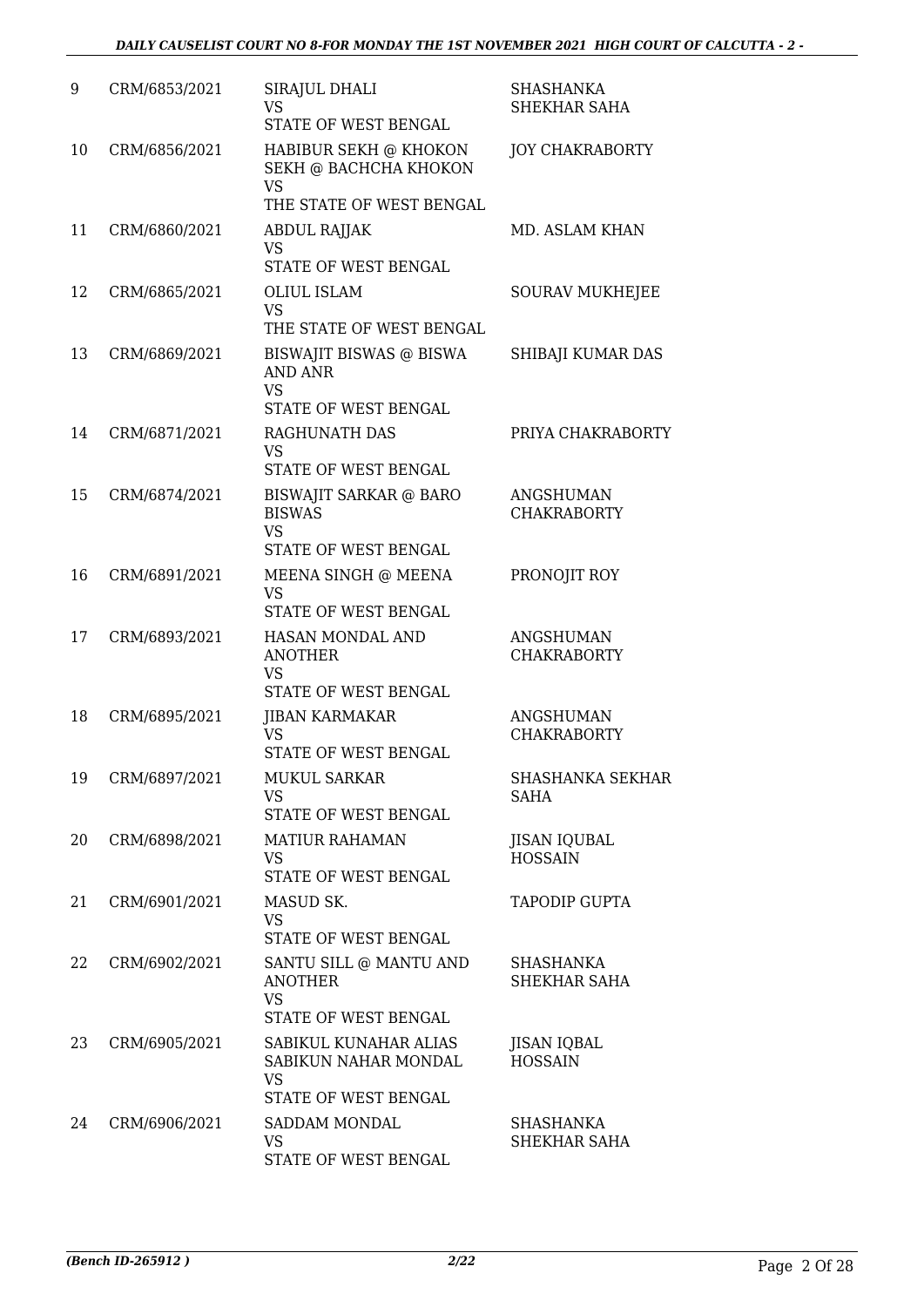| 25 | CRM/6908/2021 | <b>SAYAN GHOSH</b><br>VS<br>STATE OF WEST BENGAL                                                | Malay Bhattacharyya                   |
|----|---------------|-------------------------------------------------------------------------------------------------|---------------------------------------|
| 26 | CRM/6913/2021 | NABISUDDIN SK<br>VS<br>STATE OF WEST BENGAL                                                     | <b>JISAN IQBAL</b><br><b>HOSSAIN</b>  |
| 27 | CRM/6914/2021 | <b>ALAMIN SK</b><br><b>VS</b><br>STATE OF WEST BENGAL                                           | MD GOILAM NURE<br><b>IMROHI</b>       |
| 28 | CRM/6916/2021 | ALHANODA SKA LIAS<br><b>ALHANDO SK ALIAS</b><br><b>ALHAMDO SK</b><br>VS<br>STATE OF WEST BENGAL | SOMNATH ADHIKARY                      |
| 29 | CRM/6917/2021 | SK. TAIFIK ALI @ TOUFIK ALI<br><b>VS</b><br>STATE OF WEST BENGAL                                | ANINDYA GHOSH                         |
| 30 | CRM/6919/2021 | TOMIRUL SK ALIAS TAMIRUL<br><b>SK</b><br><b>VS</b><br>STATE OF WEST BENGAL                      | SOMNATH ADHIKARY                      |
| 31 | CRM/6920/2021 | JOY PRAKASH MAHATO @<br>JOYPRAKASH MAHATO<br><b>VS</b><br>STATE OF WEST BENGAL AND<br>ORS.      | <b>SYED MURSHID</b><br>ALAM           |
| 32 | CRM/6923/2021 | <b>ENAMUL SK</b><br><b>VS</b><br>STATE OF WEST BENGAL                                           | <b>KAUSIK BISWAS</b>                  |
| 33 | CRM/6924/2021 | RAJ KUMAR MANNA @ GOPAL<br><b>MANNA</b><br><b>VS</b><br>STATE OF WEST BENGAL                    | <b>AMAL KRISHNA</b><br><b>SAMANTA</b> |
| 34 | CRM/6925/2021 | SATHI BHATTACHARYA<br>(DULE)<br>VS<br>STATE OF WEST BENGAL AND<br>ORS.                          | Jeenia Rudra                          |
| 35 | CRM/6930/2021 | HARIPADA GHOSH AND<br><b>ANOTHER</b><br><b>VS</b><br>STATE OF WEST BENGAL                       | <b>KAUSIK BISWAS</b>                  |
| 36 | CRM/6931/2021 | BISWA @ BISWAJIT LASKAR<br>VS<br>STATE OF WEST BENGAL                                           | KALYAN KUMAR<br><b>BHATTACHARJEE</b>  |
| 37 | CRM/6932/2021 | DILIP BAG<br>VS<br>STATE OF WEST BENGAL AND<br>ORS.                                             | AMAL KRISHNA<br><b>SAMANTA</b>        |
| 38 | CRM/6936/2021 | <b>RAJ SEKHAR BAG</b><br><b>VS</b><br>STATE OF WEST BENGAL AND<br>ORS.                          | <b>NAHID RAHAMAN</b>                  |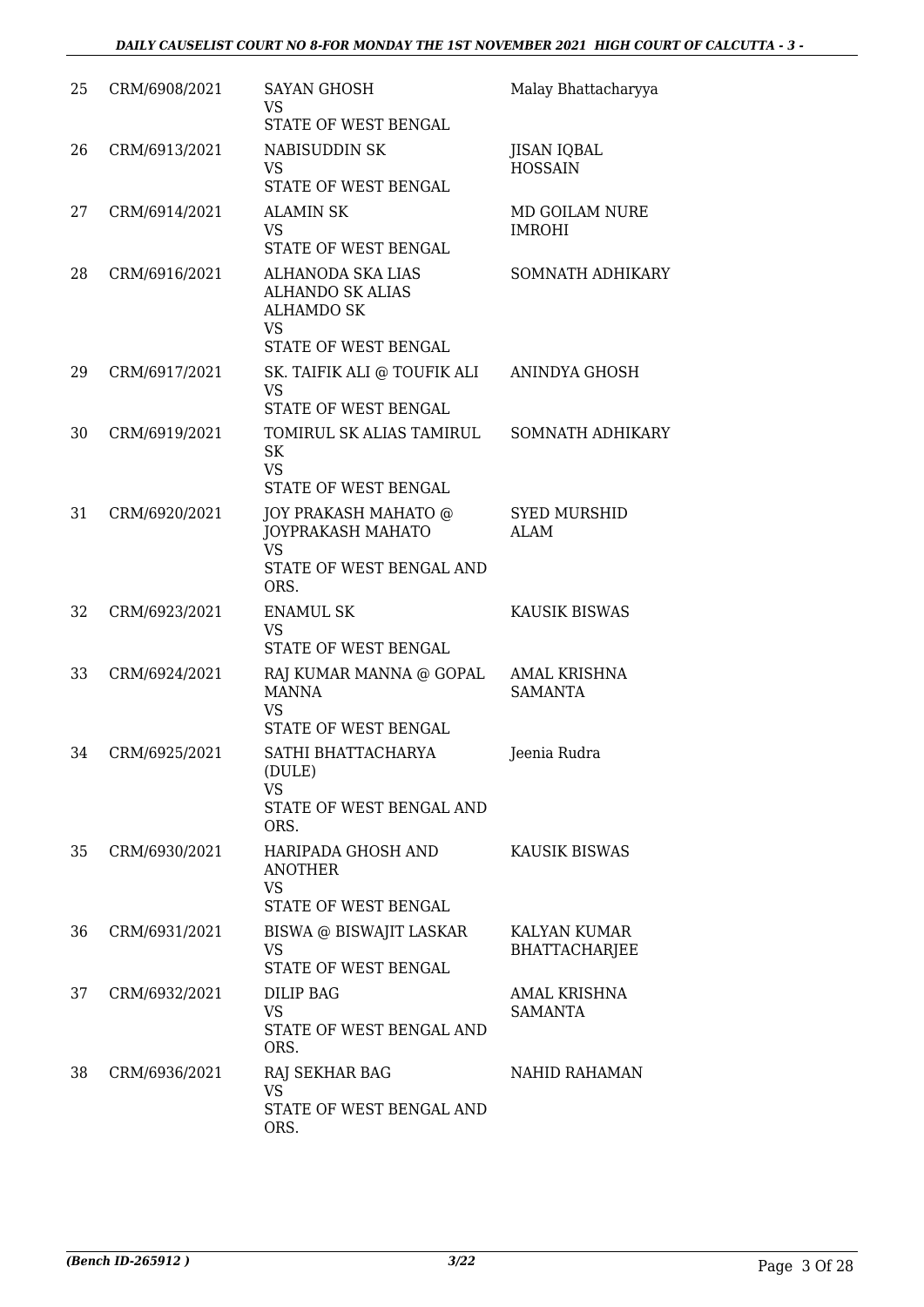| 39 | CRM/6938/2021 | PRASANTA SINGH AND<br><b>OTHERS</b><br><b>VS</b><br>STATE OF WEST BENGAL                                                  | NILADRI SEKHAR<br><b>GHOSH</b> |
|----|---------------|---------------------------------------------------------------------------------------------------------------------------|--------------------------------|
| 40 | CRM/6939/2021 | SK. SADDAM HOSSAIN @ SK.<br><b>SADDAM</b><br><b>VS</b><br>STATE OF WEST BENGAL AND<br>ORS.                                | NILADRI SEKHAR<br>GHOSH        |
| 41 | CRM/6940/2021 | <b>HABIB SK</b><br><b>VS</b><br>STATE OF WEST BENGAL                                                                      | <b>SYED MURSHID</b><br>ALAM    |
| 42 | CRM/6941/2021 | <b>SK SADDAM HUSAN</b><br><b>VS</b><br>STATE OF WEST BENGAL                                                               | <b>SUMIT ROUTH</b>             |
| 43 | CRM/6944/2021 | <b>SK MURSELIM</b><br><b>VS</b><br>STATE OF WEST BENGAL                                                                   | <b>SUMIT ROUTH</b>             |
| 44 | CRM/6946/2021 | THE CENTRAL BUREAU OF<br><b>INVESTIGATION</b><br>SPECIALBRANCH KOLKATA<br><b>VS</b><br>LAKSHMI BAGDI AND<br><b>OTHERS</b> | <b>SAMRAT GOSWAMI</b>          |
| 45 | CRM/6947/2021 | SUBEDH@SUKHEN SARDAR<br><b>VS</b><br>STATE OF WEST BENGAL                                                                 | <b>AMIT SINGH</b>              |
| 46 | CRM/6948/2021 | <b>AVIJIT PRAMANIK</b><br><b>VS</b><br>STATE OF WEST BENGAL                                                               | <b>GAUTAM SARDAR</b>           |
| 47 | CRM/6950/2021 | HAPIJUL SHAIKH @ RINTU<br><b>VS</b><br>STATE OF WEST BENGAL                                                               | <b>KRISHAN RAY</b>             |
| 48 | CRM/6955/2021 | SK LADLA ALIAS MD LADLA<br>AND ANR<br><b>VS</b><br>STATE OF WEST BENGAL                                                   | <b>ANKITA DEY</b>              |
| 49 | CRM/6957/2021 | MANTU DOLUI @ MONTU<br>$\operatorname{DOLUI}$<br><b>VS</b><br>STATE OF WEST BENGAL                                        | NILADRI SEKHAR<br><b>GHOSH</b> |
| 50 | CRM/6958/2021 | PRAFULLYA MALIK<br>VS<br>STATE OF WEST BENGAL                                                                             | SOMENATH<br>MUKHERJEE          |
| 51 | CRM/6959/2021 | <b>SELIM SK</b><br><b>VS</b><br>STATE OF WEST BENGAL                                                                      | MD HAFIZ ALI                   |
| 52 | CRM/6960/2021 | SANJIB DAS<br><b>VS</b><br>STATE OF WEST BENGAL                                                                           | <b>SUMAN DE</b>                |
| 53 | CRM/6961/2021 | <b>ISTARUL HALSANA</b><br><b>VS</b><br>STATE OF WEST BENGAL                                                               | RAJ BARMAN                     |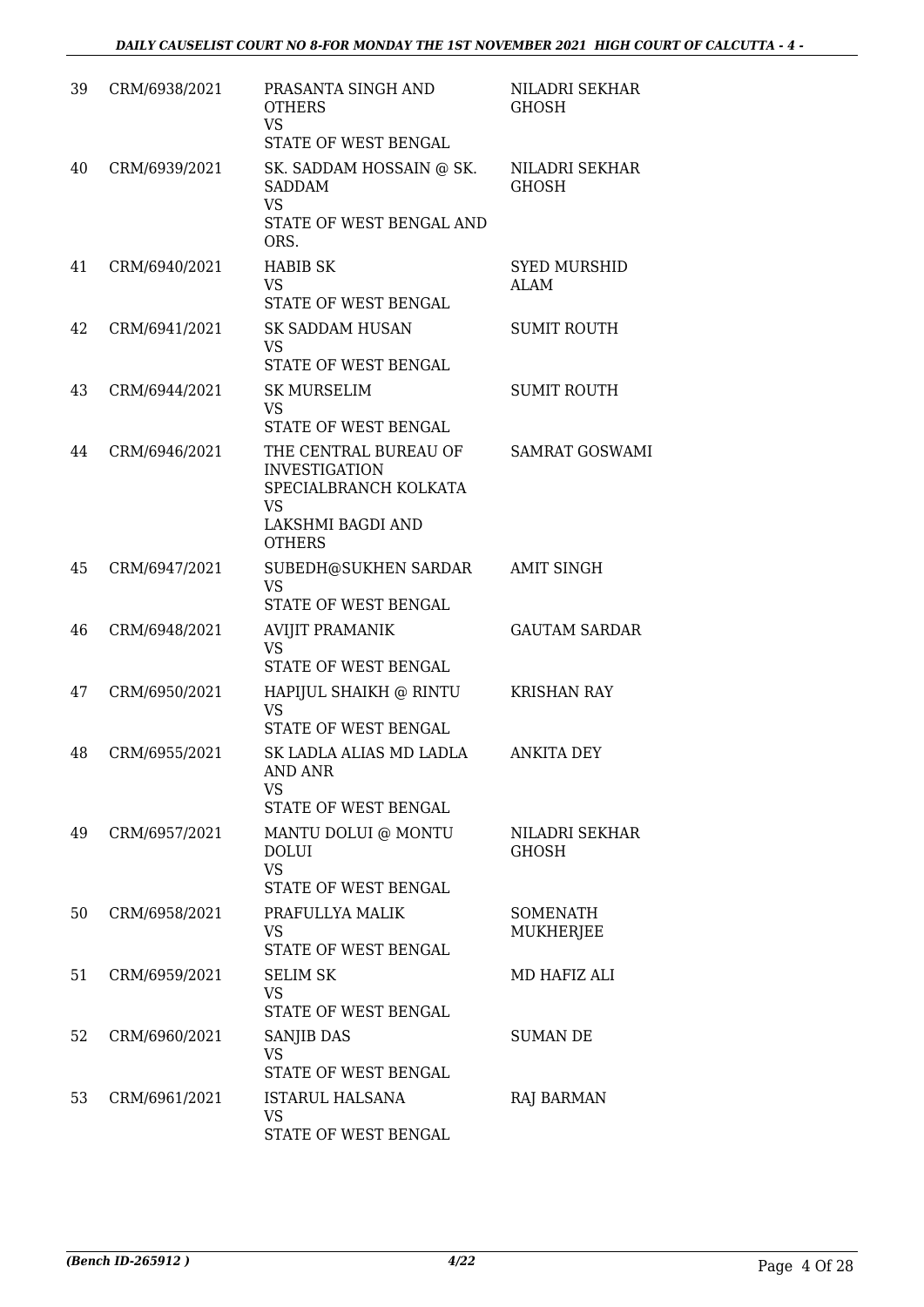| 54 | CRM/6963/2021 | <b>ALOKE DAS</b><br><b>VS</b>                                                                             | <b>SK TOSLIM ALI</b>              |
|----|---------------|-----------------------------------------------------------------------------------------------------------|-----------------------------------|
|    |               | STATE OF WEST BENGAL                                                                                      |                                   |
| 55 | CRM/6964/2021 | <b>NAYAN HALDER</b><br>VS.                                                                                | AVIRUP CHATTERJEE                 |
|    |               | THE STATE OF WEST BENGAL                                                                                  |                                   |
| 56 | CRM/6965/2021 | NAJIR MOMIN @ NAZIR<br><b>MOMIN</b><br><b>VS</b><br><b>STATE OF WEST BENGAL</b>                           | MUJIBAR ALI NASKAR                |
| 57 | CRM/6966/2021 | <b>IMRAJ HASAN @ RUBEL SK</b><br><b>VS</b><br>STATE OF WEST BENGAL                                        | SUMAN DE                          |
| 58 | CRM/6967/2021 | NOORBOK SK @ BHOLA SK @<br><b>NURBAKS SEKH</b><br><b>VS</b>                                               | <b>MOHAMMAD</b><br><b>KHAIRUL</b> |
|    |               | STATE OF WEST BENGAL                                                                                      |                                   |
| 59 | CRM/6969/2021 | <b>SHYAMSUNDAR BISWAS</b><br><b>VS</b><br>STATE OF WEST BENGAL AND<br>ORS.                                | NILADRI SEKHAR<br><b>GHOSH</b>    |
| 60 | CRM/6970/2021 | ANJUYARA BIBI<br><b>VS</b><br>STATE OF WEST BENGAL                                                        | SK TOSLIM ALI                     |
|    |               |                                                                                                           |                                   |
| 61 | CRM/6972/2021 | SANJAY SARKAR @ SANJOY<br><b>SARKAR</b><br><b>VS</b><br>THE STATE OF WEST BENGAL                          | DEBAYAN GHOSH                     |
| 62 | CRM/6974/2021 | MOSTAKIN SEKH<br><b>VS</b>                                                                                | SK TOSLIM ALI                     |
|    |               | STATE OF WEST BENGAL                                                                                      |                                   |
| 63 | CRM/6975/2021 | SENTU SK @ MAHATADIN SK KAUSHIK BISWAS<br><b>AND ANR</b><br><b>VS</b><br>STATE OF WEST BENGAL AND<br>ORS. |                                   |
| 64 | CRM/6976/2021 | PRADIP KUMAR MAITY                                                                                        | <b>SUMAN DE</b>                   |
|    |               | VS<br><b>STATE OF WEST BENGAL</b>                                                                         |                                   |
| 65 | CRM/6978/2021 | MANISH KUMAR RAJAK<br><b>VS</b><br>STATE OF WEST BENGAL                                                   | MOHAMMAD<br><b>KHAIRUL</b>        |
|    |               |                                                                                                           |                                   |
| 66 | CRM/6979/2021 | SK JIAUL @ SK JEYAUL<br><b>VS</b><br>STATE OF WEST BENGAL                                                 | SOUPAL CHATTERJEE                 |
| 67 | CRM/6980/2021 | ENTAJUL MOLLAH @ INDU<br><b>VS</b><br>THE STATE OF WEST BENGAL                                            | ANGSHUMAN<br><b>CHAKRABORTY</b>   |
| 68 | CRM/6981/2021 | <b>BAPAN SANTRA</b><br><b>VS</b>                                                                          | SANTANU MAJI                      |
|    |               | STATE OF WEST BENGAL                                                                                      |                                   |
| 69 | CRM/6982/2021 | <b>NETAI SINGH</b><br>VS<br>STATE OF WEST BENGAL                                                          | DEBARSHI BRAHMA                   |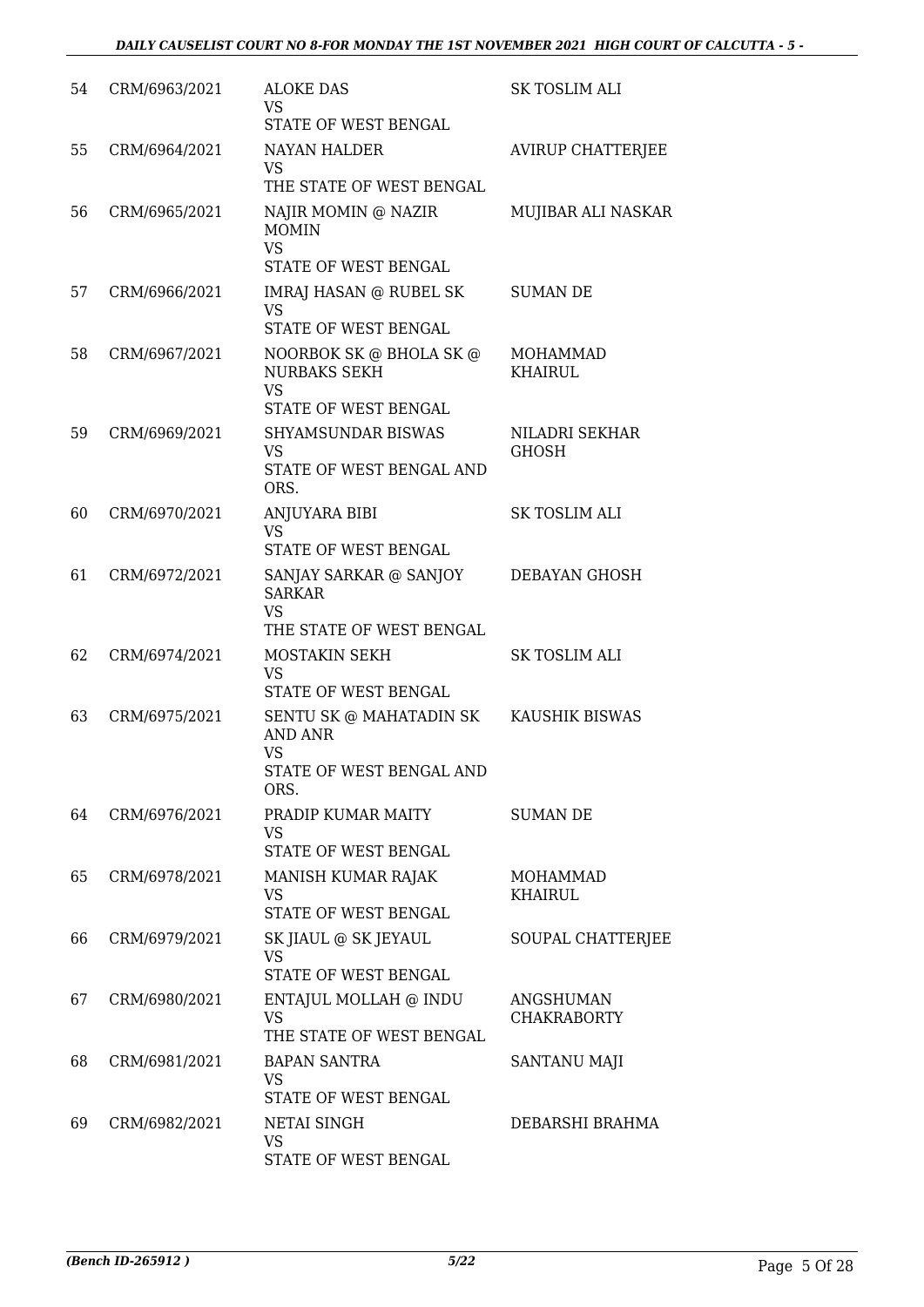| 70 | CRM/6986/2021 | <b>AMIT BISWAS</b><br>VS<br>THE STATE OF WEST BENGAL                                           | <b>SHASHANKA</b><br>SHEKHAR SAHA  |
|----|---------------|------------------------------------------------------------------------------------------------|-----------------------------------|
| 71 | CRM/6987/2021 | NAJMUL HAQUE @<br>CHANCHAL<br><b>VS</b>                                                        | <b>MOHAMMAD</b><br><b>KHAIRUL</b> |
|    |               | STATE OF WEST BENGAL                                                                           |                                   |
| 72 | CRM/6988/2021 | MOHITESH HALDER @ CHOR<br><b>BABU</b><br><b>VS</b><br>STATE OF WEST BENGAL                     | <b>SHASHANKA</b><br>SHEKHAR SAHA  |
| 73 | CRM/6989/2021 | CHAND @ CHAND MOHAN<br><b>MALAKAR @BISWAS</b><br><b>VS</b><br>STATE OF WEST BENGAL AND<br>ORS. | <b>KARABI ROY</b>                 |
| 74 | CRM/6992/2021 | SIRAJUL GAZI @ KHOKAN<br><b>VS</b><br>THE STATE OF WEST BENGAL                                 | SHASHANKA<br><b>SHEKHAR SAHA</b>  |
| 75 | CRM/6994/2021 | <b>BISWAJIT HALDER @ BISHU</b><br><b>VS</b><br><b>STATE OF WEST BENGAL</b>                     | SHASHANKA<br>SHEKHAR SAHA         |
| 76 | CRM/6995/2021 | RATAN BALA<br><b>VS</b><br>STATE OF WEST BENGAL                                                | KAUSTUV SHOME                     |
| 77 | CRM/6997/2021 | MAHABUR RAHAMAN GAZI<br><b>VS</b><br>STATE OF WEST BENGAL                                      | SHASHANKA<br>SHEKHAR SAHA         |
| 78 | CRM/6998/2021 | <b>NETAI GAIN</b><br><b>VS</b><br>STATE OF WEST BENGAL                                         | MD ABDULLAH GAZI                  |
| 79 | CRM/6999/2021 | PRAHALAD GAIN<br><b>VS</b><br>THE STATE OF WEST BENGAL                                         | SHASHANKA<br>SHEKHAR SAHA         |
| 80 | CRM/7001/2021 | <b>SAGATO GHOSH</b><br><b>VS</b><br>STATE OF WEST BENGAL                                       | <b>SHASHANKA</b><br>SHEKHAR SAHA  |
| 81 | CRM/7002/2021 | SURAJ ALI MONDAL<br>VS<br>STATE OF WEST BENGAL                                                 | SHASHANKA<br>SHEKHAR SAHA         |
| 82 | CRM/7003/2021 | DILIP BRAHMA ALIAS MONA<br><b>VS</b><br>STATE OF WEST BENGAL                                   | MD ABDULLAH GAZI                  |
| 83 | CRM/7004/2021 | <b>SAMIR ROY</b><br><b>VS</b><br>STATE OF WEST BENGAL                                          | SHASHANKA<br>SHEKHAR SAHA         |
| 84 | CRM/7005/2021 | PRASENJIT DAS<br><b>VS</b><br>STATE OF WEST BENGAL AND<br>ORS.                                 | SUPRATIK SANYAL                   |
| 85 | CRM/7006/2021 | FARIJUL @ FAREJUL SK.<br><b>VS</b><br>THE STATE OF WEST BENGAL                                 | MD. GOLAM NURE<br><b>IMROHI</b>   |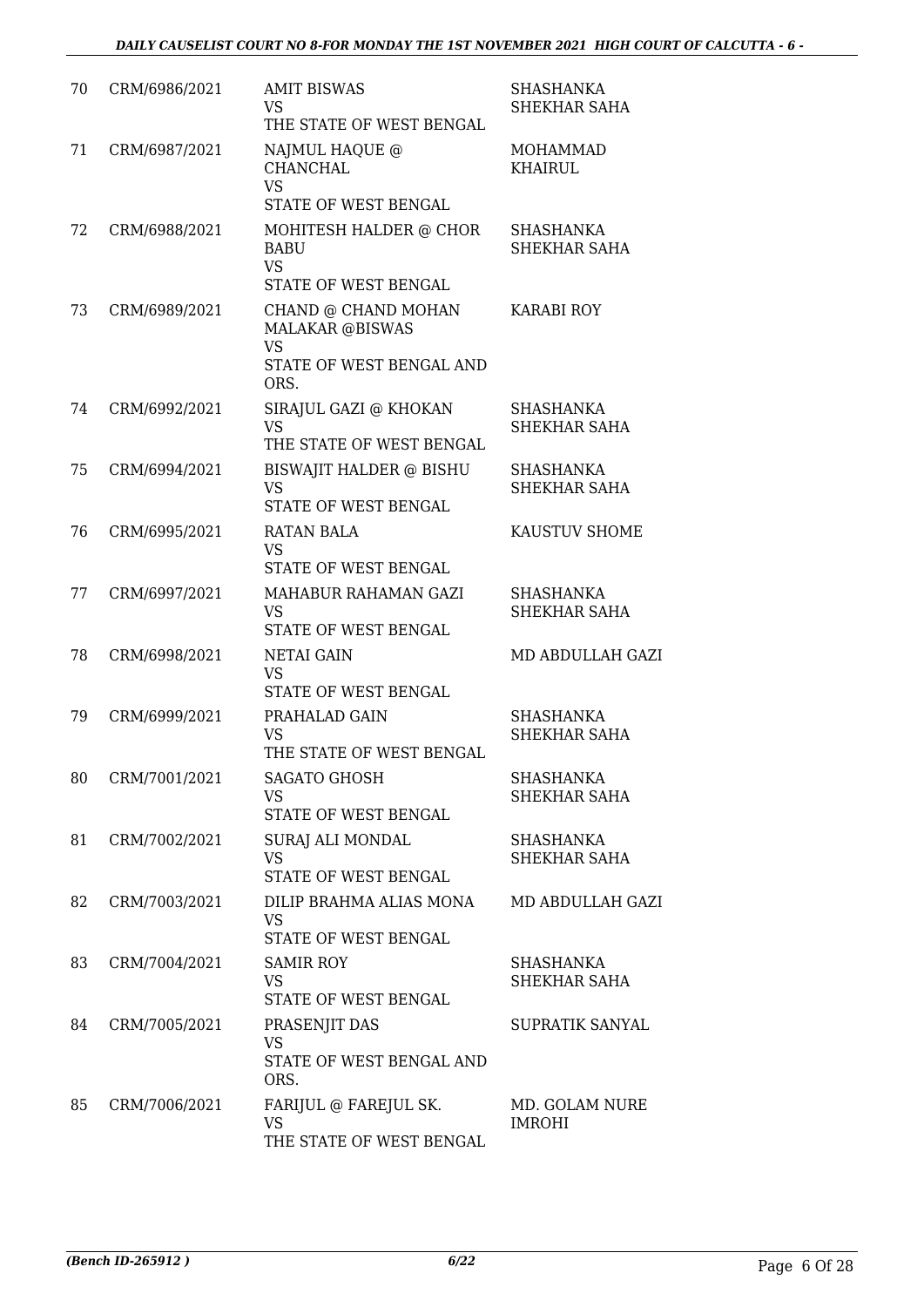| 86  | CRM/7007/2021     | ABDUL MANNAN@MANNAN<br>SK<br><b>VS</b><br>STATE OF WEST BENGAL          | <b>ABDUS SALAM</b>               |
|-----|-------------------|-------------------------------------------------------------------------|----------------------------------|
| 87  | CRM/7008/2021     | <b>BHAIRAB SARKAR AND ANR.</b><br>VS.<br>STATE OF WEST BENGAL           | <b>SHASANKA SHEKHAR</b><br>SAHA  |
| 88  | CRM/7010/2021     | <b>BIJAN NANDI</b><br><b>VS</b><br>STATE OF WEST BENGAL                 | <b>SHASHANKA</b><br>SHEKHAR SAHA |
| 89  | CRM/7011/2021     | <b>AKTARUL SK</b><br><b>VS</b><br>STATE OF WEST BENGAL                  | <b>ARUSHI RATHORE</b>            |
| 90  | CRM/7012/2021     | RAJU SK. AND ANR<br><b>VS</b><br>THE STATE OF WEST BENGAL               | <b>SANDIP DAS</b>                |
| 91  | CRM/7013/2021     | LOKNATH CHOWDHURY<br><b>VS</b><br>STATE OF WEST BENGAL                  | <b>SHASHANKA</b><br>SHEKHAR SAHA |
| 92  | CRM/7014/2021     | RAMESHAWAR KALITA<br><b>VS</b><br>STATE OF WEST BENGAL AND<br>ORS.      | AMAL KUMAR SAHA                  |
| 93  | CRM/7015/2021     | SAIDULLA ALAIS SAIDUL<br>HALSANAA AND ORS<br>VS<br>STATE OF WEST BENGAL | <b>RAJ BARMAN</b>                |
| 94  | CRM/7017/2021     | <b>GANESH PRASAD VERMA</b><br><b>VS</b><br>STATE OF WEST BENGAL         | <b>ARUSHI RATHORE</b>            |
| 95  | CRM/7018/2021     | RAJU DALAL<br><b>VS</b><br>STATE OF WEST BENGAL                         | <b>SHASHANKA</b><br>SHEKHAR SAHA |
| 96  | CRM/7019/2021     | SANDIP PRAMANIK<br>VS<br>STATE OF WEST BENGAL                           | KAUSTUV SHOME                    |
| 97  | CRM/7021/2021     | <b>AKHTAR PARWEZ</b><br>VS<br>STATE OF WEST BENGAL                      | RAMEEZ ALAM                      |
| 98  | CRM/7023/2021     | SOMNATH DUTTA<br>VS<br>STATE OF WEST BENGAL                             | SAYAN KANJILAL                   |
| 99  | CRM/7024/2021     | SANTANU BOSE AND<br><b>ANOTHER</b><br><b>VS</b><br>STATE OF WEST BENGAL | SHASHANKA<br>SHEKHAR SAHA        |
| 100 | CRM/7025/2021     | KABIRUL ISLAM<br><b>VS</b><br>STATE OF WEST BENGAL                      | SHASHANKA<br>SHEKHAR SAHA        |
|     | 101 CRM/7026/2021 | <b>SHUBHANKAR KUNDU</b><br>VS<br>STATE OF WEST BENGAL                   | SHASHANKA<br>SHEKHAR SAHA        |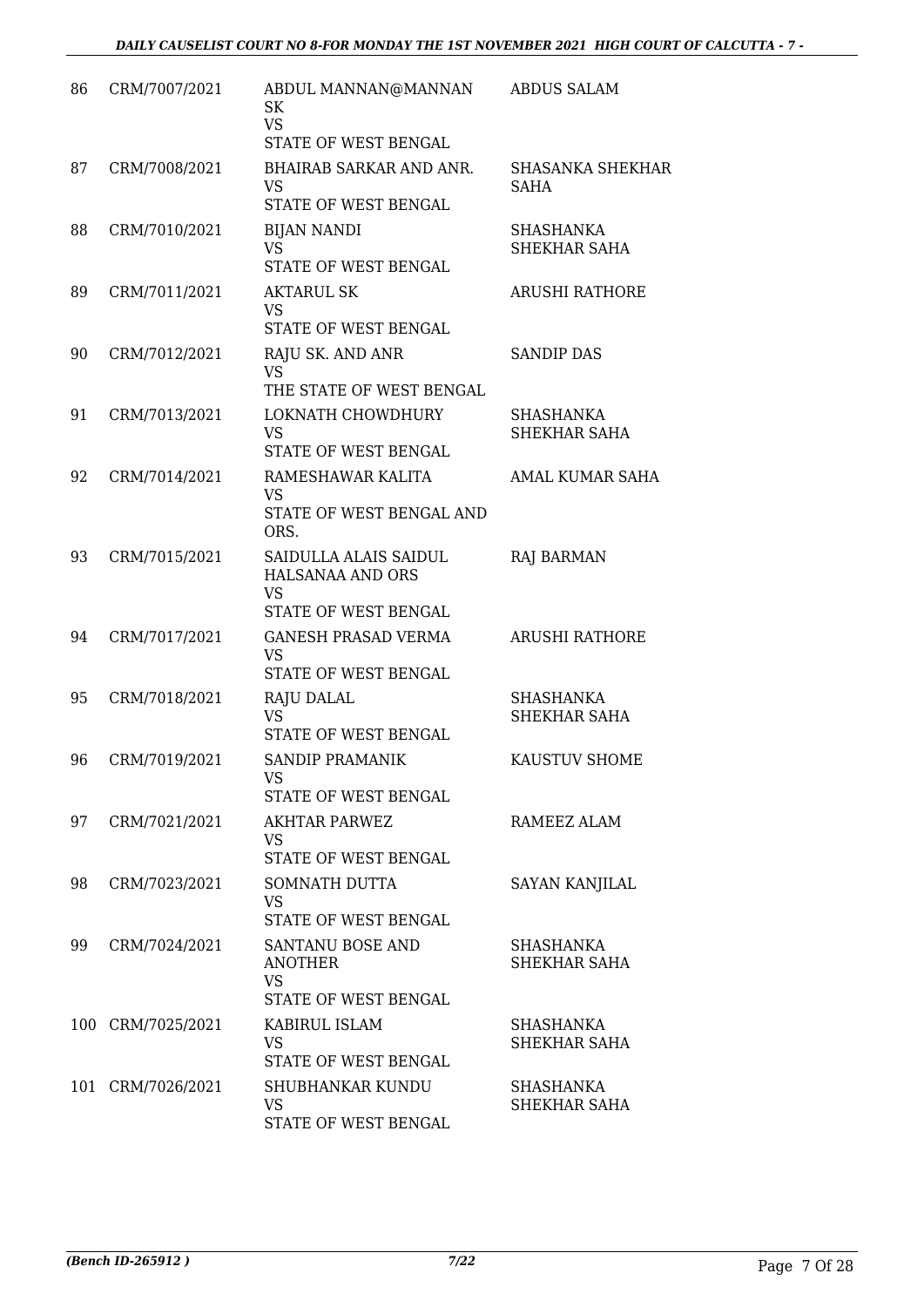|     | 102 CRM/7027/2021 | SEKH MOTABBER @ NADU<br><b>VS</b><br>STATE OF WEST BENGAL                       | SHASHANKA<br>SHEKHAR SAHA          |
|-----|-------------------|---------------------------------------------------------------------------------|------------------------------------|
| 103 | CRM/7028/2021     | SIRAJUL HAQUE MONDAL<br>VS<br>STATE OF WEST BENGAL                              | Jeenia Rudra                       |
|     | 104 CRM/7029/2021 | MOKKEL @ MAKKEL SK<br><b>VS</b><br>STATE OF WEST BENGAL                         | <b>ARUP KUMAR</b><br><b>MONDAL</b> |
| 105 | CRM/7030/2021     | <b>BABLU SEIKH</b><br><b>VS</b><br>STATE OF WEST BENGAL                         | SHASHANKA<br><b>SHEKHAR SAHA</b>   |
| 106 | CRM/7031/2021     | ABDULLA<br>SEKH@ABDULLYA@JAHANGIR<br><b>VS</b><br>STATE OF WEST BENGAL          | <b>AVINABA PATRA</b>               |
| 107 | CRM/7032/2021     | PRESENJIT SASMAL<br><b>VS</b><br>STATE OF WEST BENGAL                           | Jeenia Rudra                       |
| 108 | CRM/7033/2021     | SUVENDU PRADHAN AND<br><b>ANR</b><br><b>VS</b><br>STATE OF WEST BENGAL          | DEBAPRIYA<br><b>MAJUMDER</b>       |
| 109 | CRM/7034/2021     | <b>LIMON MALAKAR AND</b><br><b>ANOTHER</b><br><b>VS</b><br>STATE OF WEST BENGAL | SHASHANKA<br>SHEKHAR SAHA          |
| 110 | CRM/7036/2021     | SK RAJU<br><b>VS</b><br>STATE OF WEST BENGAL                                    | SUDIP GHOSH<br><b>CHOWDHURY</b>    |
| 111 | CRM/7037/2021     | <b>SEKH JHANTU</b><br><b>VS</b><br>STATE OF WEST BENGAL                         | <b>SHASHANKA</b><br>SHEKHAR SAHA   |
| 112 | CRM/7040/2021     | SOMNATH ROY<br>VS<br>STATE OF WEST BENGAL                                       | SUDIP GHOSH<br><b>CHOWDHURY</b>    |
|     | 113 CRM/7042/2021 | SK ASRAF<br>VS<br>STATE OF WEST BENGAL                                          | ANINDYA GHOSH                      |
|     | 114 CRM/7043/2021 | BUYALI KALANDAR ALI AND<br>ANR<br><b>VS</b><br>STATE OF WEST BENGAL             | <b>SARTHAK BURMAN</b>              |
|     | 115 CRM/7044/2021 | JAGIJIBAN RAM RABIDAS<br>VS.<br>STATE OF WEST BENGAL                            | Kausik Biswas                      |
|     | 116 CRM/7046/2021 | KHATIP MOLLA @ KHATIB<br>MOLLA AND ANOTHER<br><b>VS</b><br>STATE OF WEST BENGAL | SATADRU LAHIRI                     |
|     | 117 CRM/7047/2021 | <b>BAIDNATH</b><br>SAHA@BAIDYANATH SAHA<br>VS<br>STATE OF WEST BENGAL           | Shraman Sarkar                     |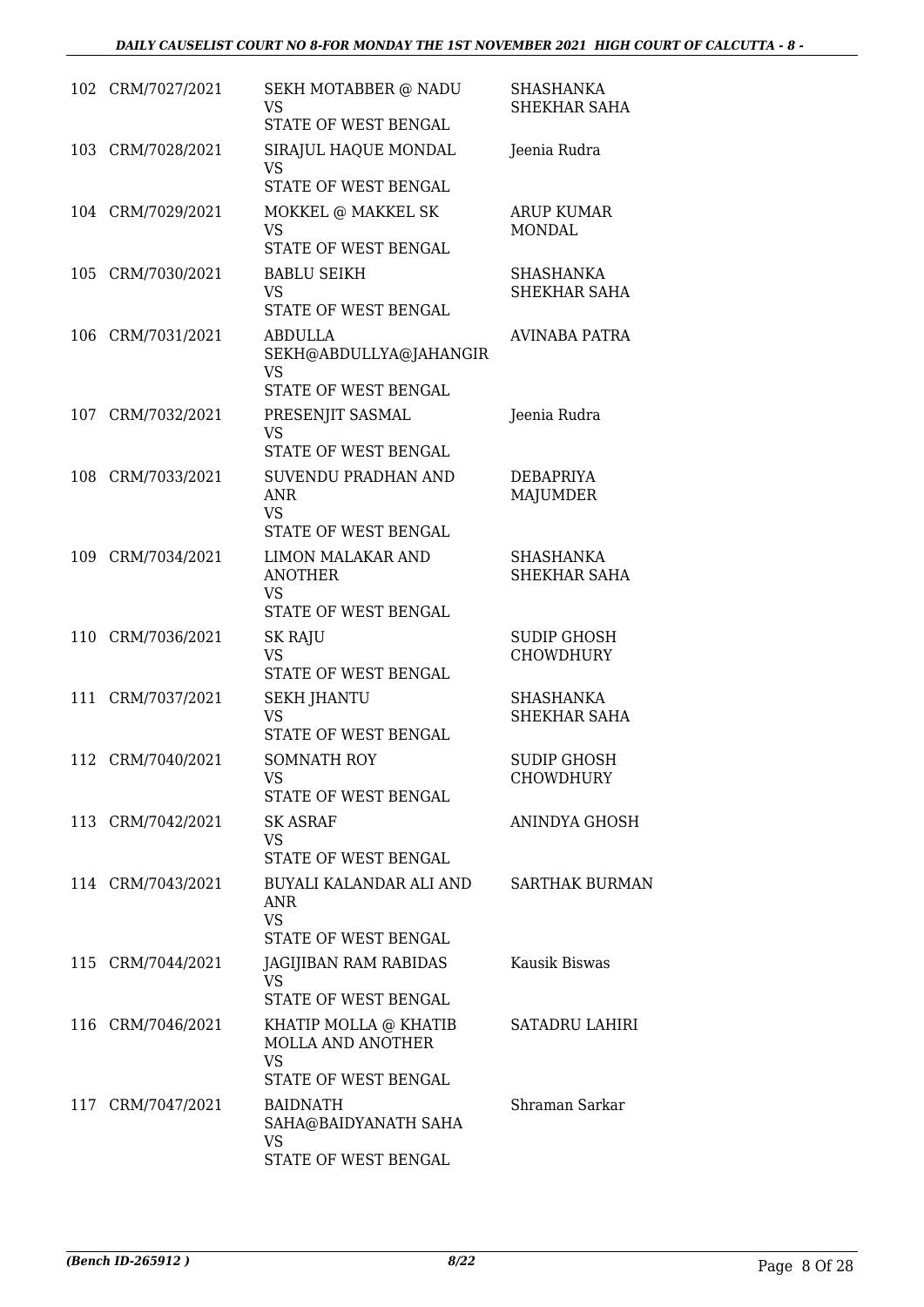|     | 118 CRM/7049/2021 | <b>TARIKUL BISWAS ALIAS</b><br><b>MUNNA</b><br><b>VS</b><br>STATE OF WEST BENGAL | <b>SUBHAJIT</b><br><b>CHOWDHURY</b> |
|-----|-------------------|----------------------------------------------------------------------------------|-------------------------------------|
|     |                   |                                                                                  |                                     |
| 119 | CRM/7050/2021     | SK NASIRUL @ SK CHOTTO<br>KOCHI<br><b>VS</b>                                     | ANINDYA GHOSH                       |
|     |                   | STATE OF WEST BENGAL                                                             |                                     |
|     | 120 CRM/7051/2021 | SHYAMAPRASAD MUKHERJEE<br><b>VS</b><br>STATE OF WEST BENGAL                      | <b>MANAS KUMAR DAS</b>              |
| 121 | CRM/7053/2021     | KUSUMUDDIN<br>ALI@KUSUMATDDIN                                                    | KAZI M RAHAMAN                      |
|     |                   | <b>VS</b><br>STATE OF WEST BENGAL                                                |                                     |
|     | CRM/7054/2021     |                                                                                  |                                     |
| 122 |                   | IRSAD KHA@KATTU KHA<br>VS<br>STATE OF WEST BENGAL                                | <b>ABDUR RAKIB</b>                  |
|     | 123 CRM/7057/2021 | MANJRISH TRIPATHI                                                                | <b>SANDIPAN</b>                     |
|     |                   | <b>VS</b><br>STATE OF WEST BENGAL                                                | <b>BHATTACHARYYA</b>                |
|     | 124 CRM/7058/2021 | RAJESH MANDAL                                                                    | <b>ABHINABA DAN</b>                 |
|     |                   | VS<br>STATE OF WEST BENGAL                                                       |                                     |
|     | 125 CRM/7060/2021 | PRATAP SAHA @ PITU                                                               | <b>ANISUR RAHAMAN</b>               |
|     |                   | <b>VS</b><br>STATE OF WEST BENGAL                                                |                                     |
| 126 | CRM/7061/2021     | CHANDAN KUMAR MOHANTA                                                            | SAYAN KANJILAL                      |
|     |                   | <b>VS</b><br>STATE OF WEST BENGAL                                                |                                     |
|     | 127 CRM/7066/2021 | RAM CHANDRA BIND @                                                               | KISHORE KUMAR                       |
|     |                   | RAHUL                                                                            | SHAW                                |
|     |                   | <b>VS</b><br>STATE OF WEST BENGAL                                                |                                     |
|     | 128 CRM/7067/2021 | BIPLAB DAS @ BAPAN                                                               | RAMASHIS SINHA                      |
|     |                   | <b>VS</b>                                                                        |                                     |
|     |                   | STATE OF WEST BENGAL                                                             |                                     |
|     | 129 CRM/7068/2021 | PARTHA CHOWDHURY @<br>PARTHA CHAUDHURY<br>@GHANTA<br>VS                          | <b>TANMOY</b><br>CHOWDHURY          |
|     |                   | STATE OF WEST BENGAL                                                             |                                     |
|     | 130 CRM/7069/2021 | <b>JIARUL SARDAR</b><br>VS.                                                      | KAMALESH CH. SAHA                   |
|     |                   | STATE OF WEST BENGAL                                                             |                                     |
|     | 131 CRM/7070/2021 | UMESH CHANDRA NATH<br>VS.<br>STATE OF WEST BENGAL                                | SOFIA NESAR                         |
|     | 132 CRM/7071/2021 | TRIDIP KHAMARU@BABAI                                                             | <b>SUMAN DAS</b>                    |
|     |                   | VS<br>STATE OF WEST BENGAL                                                       |                                     |
|     | 133 CRM/7072/2021 | BISWAJIT PRADHAN                                                                 | SAGNIK MUKHERJEE                    |
|     |                   | VS<br>STATE OF WEST BENGAL                                                       |                                     |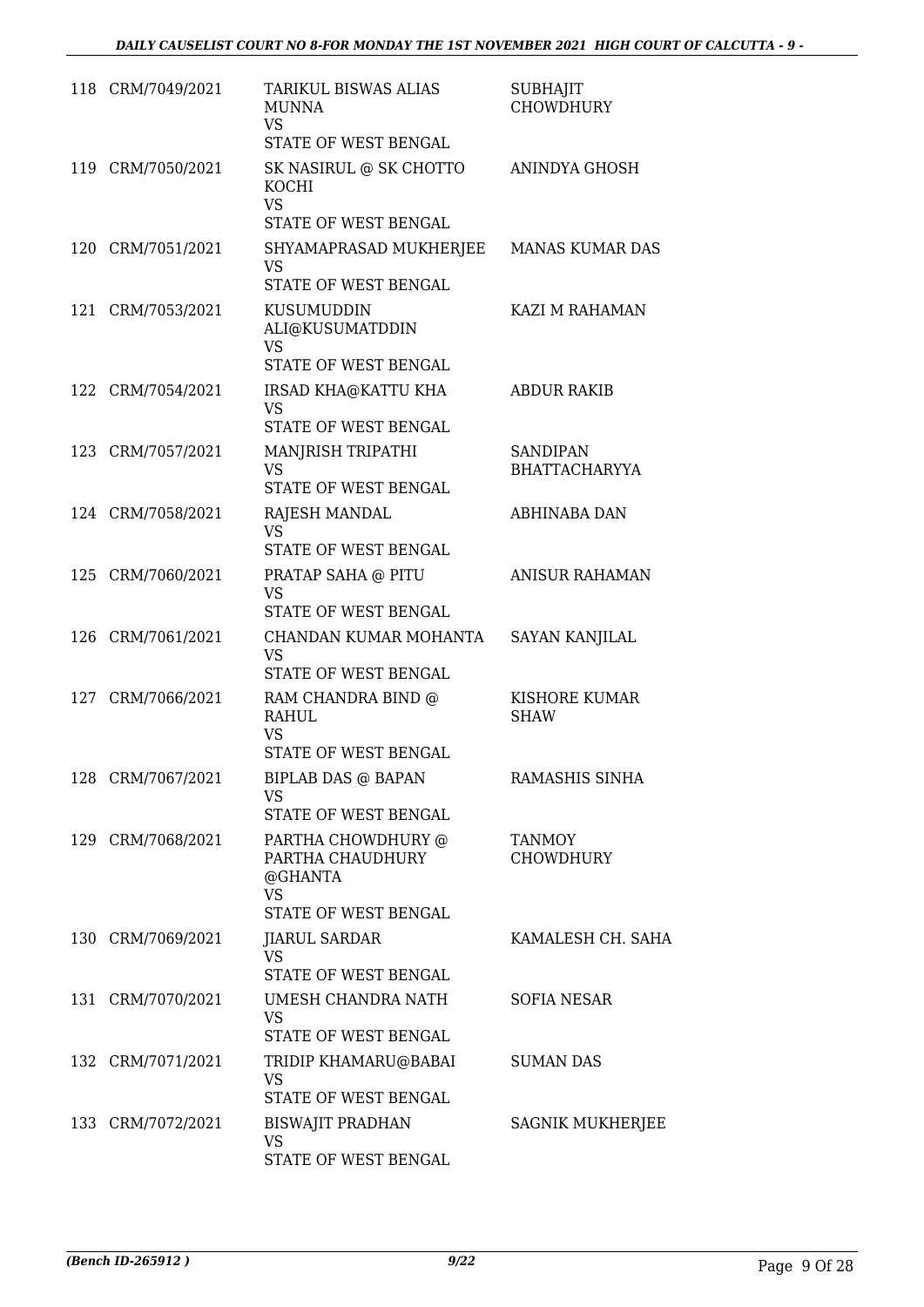| 134 CRM/7075/2021 | OM PRAKASH DAHAL<br>VS<br>STATE OF WEST BENGAL                                                           | <b>SOURJYA DAS</b>                      |
|-------------------|----------------------------------------------------------------------------------------------------------|-----------------------------------------|
| 135 CRM/7077/2021 | DURGA RANI<br>MONDAL@CHAYA<br>VS                                                                         | <b>ANKUTA DAS</b><br><b>CHAKRABORTY</b> |
|                   | STATE OF WEST BENGAL                                                                                     |                                         |
| 136 CRM/7079/2021 | PROHALLAD DAS<br><b>VS</b><br>STATE OF WEST BENGAL                                                       | KAMALESH CH. SAHA                       |
| 137 CRM/7081/2021 | ARIF MONDAL @ ARIFN ALI<br><b>MONDAL</b><br><b>VS</b><br>STATE OF WEST BENGAL                            | KAMALESH CHANDRA<br><b>SAHA</b>         |
| 138 CRM/7082/2021 | MD ASLAM ALI DALAI<br>VS.                                                                                | ABHINABA DAN                            |
| 139 CRM/7086/2021 | STATE OF WEST BENGAL<br>SHIBAPRASAD CHOWDHURY<br><b>AND ANOTHER</b><br><b>VS</b><br>STATE OF WEST BENGAL | <b>SOURAV MUKHERJEE</b>                 |
| 140 CRM/7087/2021 | <b>BAPI BISWAS</b><br>VS<br>STATE OF WEST BENGAL                                                         | <b>SOURAV MUKHERJEE</b>                 |
| 141 CRM/7088/2021 | GOURAB BISWAS@BAIDYA<br>VS                                                                               | <b>SONALI DAS</b>                       |
| 142 CRM/7089/2021 | STATE OF WEST BENGAL<br>JAGANNATH MONDAL AND<br><b>ANR</b><br><b>VS</b><br>STATE OF WEST BENGAL          | <b>ASRAF MANDAL</b>                     |
| 143 CRM/7090/2021 | <b>SUKDEB BARAI</b><br><b>VS</b><br>STATE OF WEST BENGAL                                                 | <b>SOURAV MUKHERJEE</b>                 |
| 144 CRM/7091/2021 | SABUKTAGIN BISWAS<br>VS<br>STATE OF WEST BENGAL                                                          | Sumanta Das                             |
| 145 CRM/7093/2021 | ARABINDA MONDAL AND ANR<br><b>VS</b><br>STATE OF WEST BENGAL                                             | <b>SUDIP GHOSH</b><br><b>CHOWDHURY</b>  |
| 146 CRM/7094/2021 | MUSTAKIN SK @ MUSTA @<br>MUSTAFA<br><b>VS</b><br>STATE OF WEST BENGAL                                    | SOURAV MUKHERJEE                        |
| 147 CRM/7095/2021 | RAMESH MAHATO<br><b>VS</b><br>STATE OF WEST BENGAL                                                       | SUDIP GHOSH<br><b>CHOWDHURY</b>         |
| 148 CRM/7096/2021 | ATAI MOLLICK@ATARUL<br>MOLLICK AND ANR.<br><b>VS</b>                                                     | Asraf Mandal                            |
|                   | STATE OF WEST BENGAL                                                                                     |                                         |
| 149 CRM/7097/2021 | <b>GOLAM MONDAL</b><br>VS<br>STATE OF WEST BENGAL                                                        | KAMALESH CH. SAHA                       |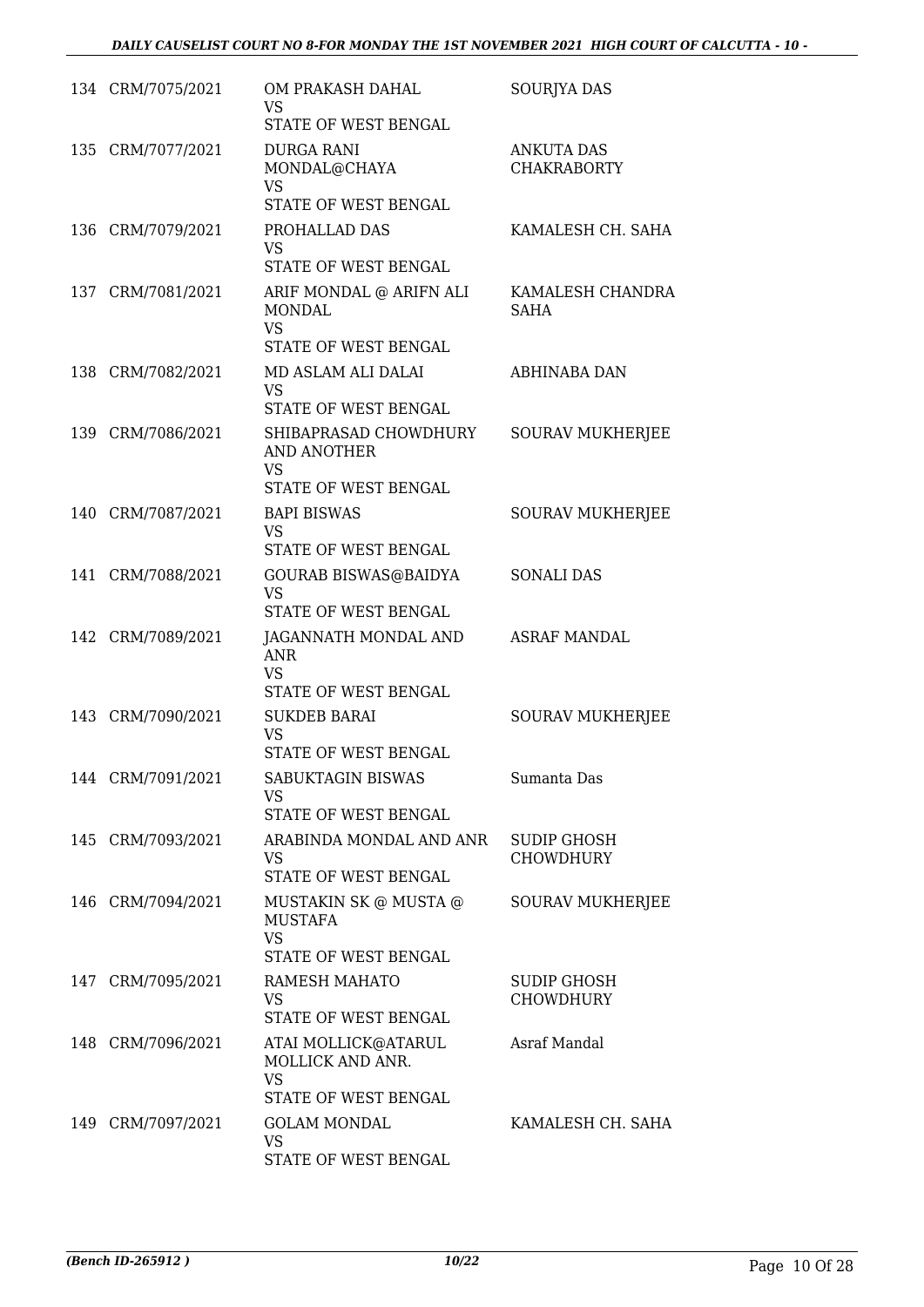| 150 CRM/7102/2021 | SOHIDUL SK AND OTHERS<br>VS<br>STATE OF WEST BENGAL                         | <b>SOURAV MUKHERJEE</b>                |
|-------------------|-----------------------------------------------------------------------------|----------------------------------------|
| 151 CRM/7103/2021 | <b>BUDHADEB PAL @ BUDU</b><br><b>VS</b><br>STATE OF WEST BENGAL             | <b>SOURAV MUKHERJEE</b>                |
| 152 CRM/7104/2021 | PANGA @ ANDRIYA MONDAL<br><b>VS</b><br>STATE OF WEST BENGAL                 | ASRAF MANDAL                           |
| 153 CRM/7107/2021 | <b>SARMAD SHAIKH</b><br>VS<br>STATE OF WEST BENGAL                          | <b>ABDUS SALAM</b>                     |
| 154 CRM/7109/2021 | ARABINDU SARKAR<br>VS<br>STATE OF WEST BENGAL                               | <b>ASRAF MONDAL</b>                    |
| 155 CRM/7110/2021 | MANGAL KARMAKAR<br>VS<br>STATE OF WEST BENGAL                               | KAMALESH CHANDRA<br><b>SAHA</b>        |
| 156 CRM/7114/2021 | HABIBUR RAHMAN @ LALTU<br><b>VS</b><br>STATE OF WEST BENGAL                 | KAMALESH CHANDRA<br><b>SAHA</b>        |
| 157 CRM/7116/2021 | SOURAV DAS AND ANR.<br><b>VS</b><br>STATE OF WEST BENGAL                    | <b>SANANDA</b><br><b>BHATTACHARYYA</b> |
| 158 CRM/7117/2021 | <b>BUBAI DALUI</b><br><b>VS</b><br>STATE OF WEST BENGAL                     | RANJIT SINGH                           |
| 159 CRM/7120/2021 | RABI DAS<br>VS<br>STATE OF WEST BENGAL                                      | ARUNAVA GANGULY                        |
| 160 CRM/7122/2021 | GUPINATH @ GOPINATH<br><b>BAIRAGYA</b><br><b>VS</b><br>STATE OF WEST BENGAL | <b>SOURAV MUKHERJEE</b>                |
| 161 CRM/7127/2021 | <b>SEKH TAUFIK @</b><br>TAUFIKUDDIN<br><b>VS</b><br>STATE OF WEST BENGAL    | NILADRI SEKHAR<br><b>GHOSH</b>         |
| 162 CRM/7129/2021 | RANAJIT BERA<br><b>VS</b><br>STATE OF WEST BENGAL                           | NILADRI GHOSH<br>GHOSH                 |
| 163 CRM/7132/2021 | MD. NIZAMUDDIN<br>VS.<br>STATE OF WEST BENGAL                               | SUDIP GHOSH<br><b>CHOWDHURY</b>        |
| 164 CRM/7134/2021 | SWAPAN DAS<br>VS.<br>STATE OF WEST BENGAL                                   | MUSHARRAF ALAM<br>SK                   |
| 165 CRM/7135/2021 | FIROJ ALAM@FIROJ AND ORS.<br>VS<br>STATE OF WEST BENGAL                     | <b>AMIT ROY</b>                        |
| 166 CRM/7136/2021 | MD REJAUL AND ORS.<br><b>VS</b><br>STATE OF WEST BENGAL                     | <b>AMIT ROY</b>                        |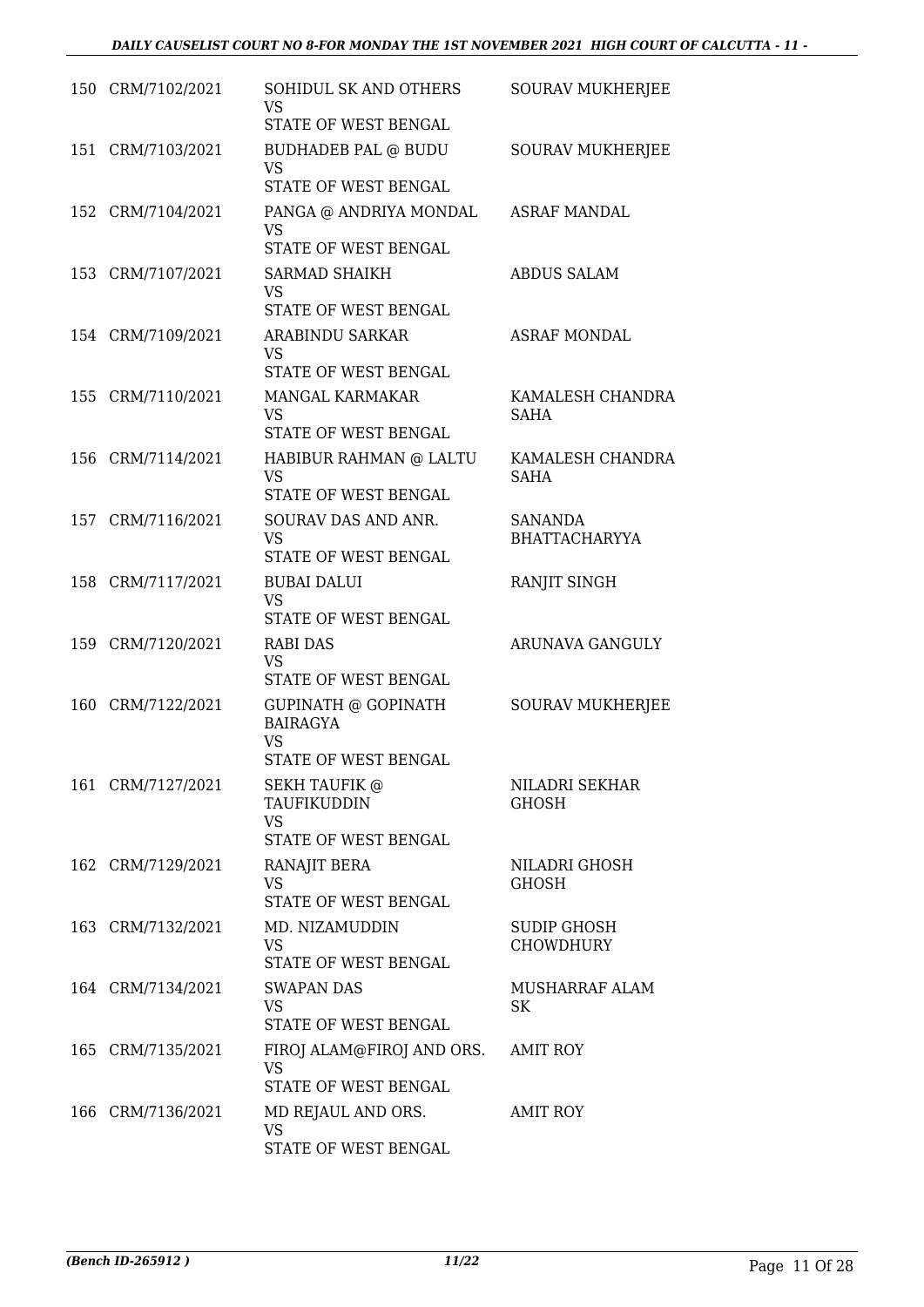| 167 | CRM/7137/2021     | <b>GOURY HAZRA @ GOURI</b><br>HAZRA<br><b>VS</b><br>STATE OF WEST BENGAL                      | <b>SUDIP GHOSH</b><br><b>CHOWDHURY</b> |
|-----|-------------------|-----------------------------------------------------------------------------------------------|----------------------------------------|
|     | 168 CRM/7139/2021 | <b>BISWANATH BISWAS</b> @<br><b>BISWA</b><br><b>VS</b><br>STATE OF WEST BENGAL                | SAYAN KANJILAL                         |
| 169 | CRM/7140/2021     | RAHIM MONDAL AND ANR<br><b>VS</b><br>STATE OF WEST BENGAL                                     | <b>ASHOK KUMAR</b><br><b>CHOWDHURY</b> |
| 170 | CRM/7141/2021     | <b>AMIT RAM</b><br><b>VS</b><br>STATE OF WEST BENGAL                                          | <b>SUDIP GHOSH</b><br><b>CHOWDHURY</b> |
| 171 | CRM/7142/2021     | ANOWAR HOSSAIN GAZI<br>VS<br>STATE OF WEST BENGAL                                             | <b>ASHOK KUMAR</b><br><b>CHOWDHURY</b> |
| 172 | CRM/7143/2021     | <b>AJIBAR LASKAR</b><br><b>VS</b><br>STATE OF WEST BENGAL                                     | MRITYUNJOY<br><b>CHATTERJEE</b>        |
|     | 173 CRM/7144/2021 | DHIREN SIKDAR<br><b>VS</b><br><b>UNION OF INDIA</b>                                           | <b>ASHOK KUMAR</b><br><b>CHOWDHURY</b> |
|     | 174 CRM/7149/2021 | <b>AJIT SARDAR</b><br><b>VS</b><br>STATE OF WEST BENGAL                                       | <b>SAFDAR AZAM</b>                     |
| 175 | CRM/7155/2021     | <b>SUBHAS</b><br>DAS@PATRA@SUBHASH<br><b>CHANDRA DAS</b><br><b>VS</b><br>STATE OF WEST BENGAL | KAUSTAV SHOME                          |
| 176 | CRM/7157/2021     | <b>ABODH BISWAS</b><br><b>VS</b><br>STATE OF WEST BENGAL                                      | KALYAN KUMAR<br><b>BHATTACHARJEE</b>   |
|     | 177 CRM/7159/2021 | VAIDEHI MAHENSARIA @<br><b>MUSKAAN</b><br><b>VS</b><br>STATE OF WEST BENGAL                   | ANURAG BAGARIA                         |
|     | 178 CRM/7160/2021 | VIDUR MAHENSARIA<br><b>VS</b><br>STATE OF WEST BENGAL                                         | ANURAG BAGARIA                         |
|     | 179 CRM/7165/2021 | PRASENJIT HAZRA<br><b>VS</b><br>STATE OF WEST BENGAL                                          | <b>BIMAL SIL</b>                       |
|     | 180 CRM/7166/2021 | BAPPA GHOSH @ BARKA<br><b>VS</b><br>THE STATE OF WEST BENGAL                                  | AVINABA PATRA                          |
|     | 181 CRM/7167/2021 | MILAN DANDAPATH<br>VS<br>STATE OF WEST BENGAL                                                 | AMIT RANJAN PATI                       |
|     | 182 CRM/7168/2021 | BHABEN ROY AND ANR.<br><b>VS</b><br>STATE OF WEST BENGAL                                      | MRITYUNJOY<br><b>CHATTERJEE</b>        |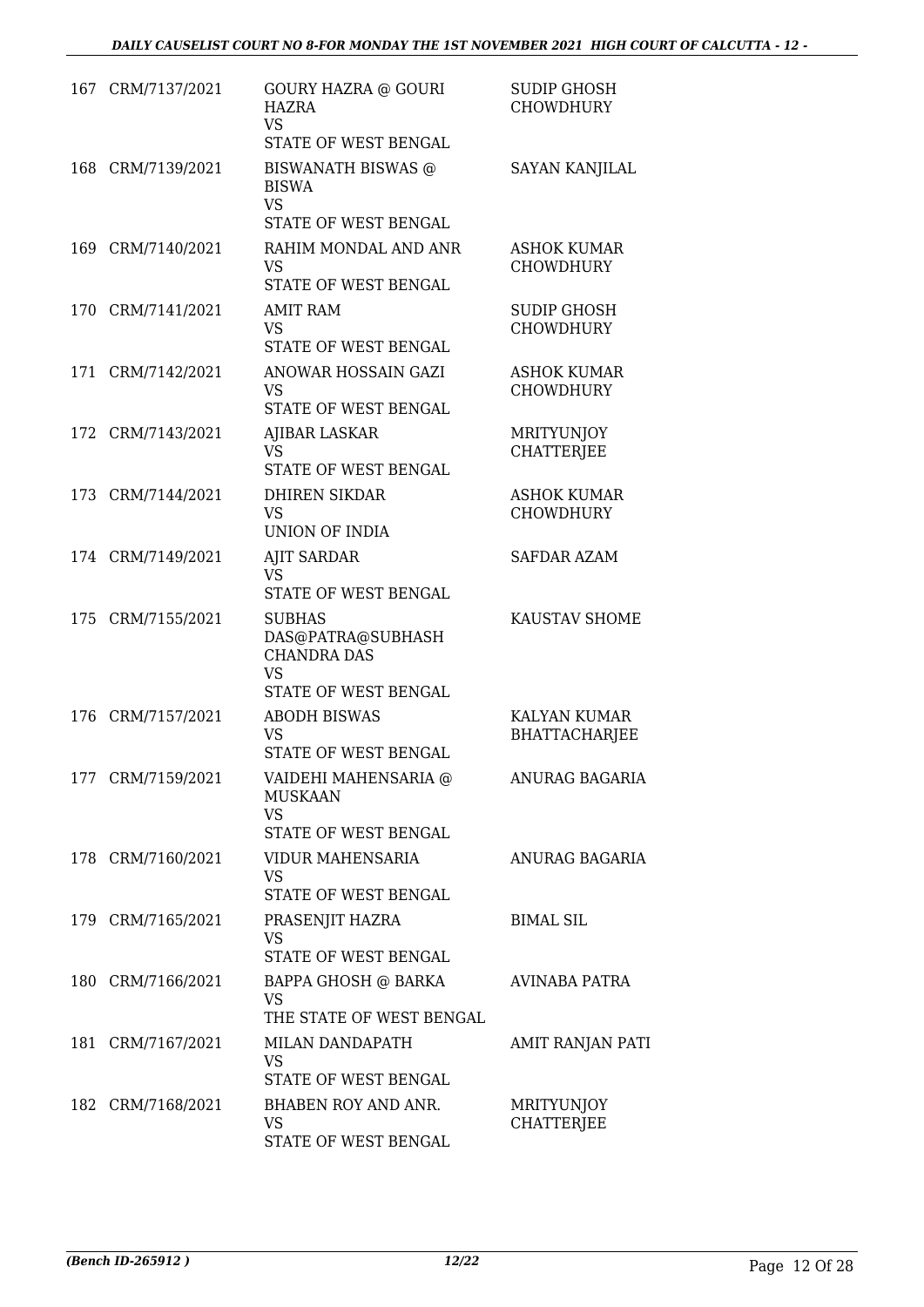| 183 CRM/7169/2021  | MD SHAHNAWAZ @ MD.<br><b>SAHENAWAZ</b><br><b>VS</b><br>STATE OF WEST BENGAL       | AFREEN BEGUM                           |
|--------------------|-----------------------------------------------------------------------------------|----------------------------------------|
| 184 CRM/7171/2021  | BAPPA NASKAR AND ANR.<br><b>VS</b><br>STATE OF WEST BENGAL                        | <b>MRITYUNJOY</b><br><b>CHATTERJEE</b> |
| 185 CRM/7172/2021  | MIR REJAUL ALI<br><b>VS</b><br>THE STATE OF WEST BENGAL                           | AVINABA PATRA                          |
| 186 CRM/7173/2021  | <b>SUDEB DAS@SUDEV DAS</b><br>VS.<br>STATE OF WEST BENGAL                         | APALAK BASU                            |
| 187 CRM/7174/2021  | SOUMAJIT NANDI<br><b>VS</b><br>STATE OF WEST BENGAL                               | SAFDAR AZAM                            |
| 188 CRM/7175/2021  | MAHAMMAD ALI @ MD. ALI<br><b>VS</b><br>THE STATE OF WEST BENGAL                   | <b>SONALI DAS</b>                      |
| 189 CRM/7176/2021  | SHAKTIPADA MAITY ALIAS<br>BAPI<br><b>VS</b><br>STATE OF WEST BENGAL               | <b>RIZWAN AHMED</b>                    |
| 190 CRM/7177/2021  | <b>ARUN SINGHA</b><br><b>VS</b><br>STATE OF WEST BENGAL                           | <b>MRINMAY</b><br><b>CHATTERJEE</b>    |
| 191 CRM/7179/2021  | MD. SAHAJAD SAKA<br><b>VS</b><br>STATE OF WEST BENGAL AND<br>ORS.                 | <b>SONALI DAS</b>                      |
|                    | <b>APPLICATION</b>                                                                |                                        |
| 192 CRM/8672/2020  | TUSHAR KANTI SARKAR<br><b>VS</b><br>State of West Bengal                          | SAMIRUL SARDAR                         |
| IA NO: CRAN/1/2021 |                                                                                   |                                        |
|                    | <b>APPLICATION FOR ANTICIPATORY BAIL U/SEC. 438 CR. P. C.</b>                     |                                        |
| 193 CRM/5142/2021  | AJIT KUMAR MAHATO@AJIT<br><b>MAHATO</b><br><b>VS</b><br>STATE OF WEST BENGAL      | <b>ANKITA ROY</b>                      |
| 194 CRM/6666/2021  | MD. NEZAMUDDIN @ MD.<br>NEZAMUDDIN UDDIN<br><b>VS</b><br>THE STATE OF WEST BENGAL | <b>SEKHAR MUKHERJEE</b>                |
| 195 CRM/6848/2021  | SAMRAT GHOSH AND<br><b>OTHERS</b><br><b>VS</b><br>STATE OF WEST BENGAL            | <b>SOURAV MUKHERJEE</b>                |
| 196 CRM/6849/2021  | <b>AKMAL HOSSAIN</b><br>VS<br>STATE OF WEST BENGAL                                | <b>ARUP SARKAR</b>                     |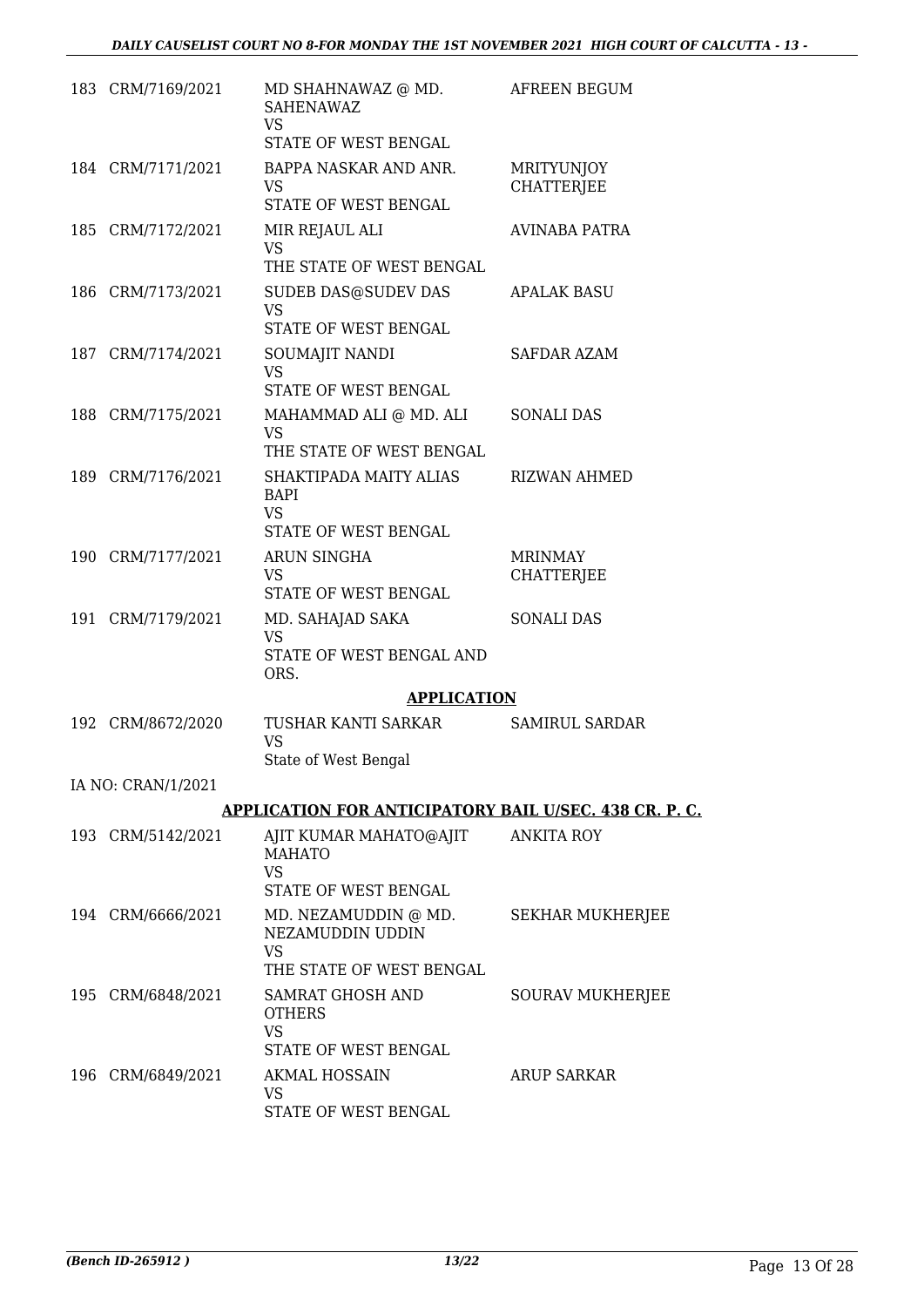|     | 197 CRM/6879/2021 | ABU KALAM AZAD @ ABUL<br><b>KALAM AJAD</b><br><b>VS</b><br>STATE OF WEST BENGAL               | <b>SOURAV MUKHERJEE</b>                  |
|-----|-------------------|-----------------------------------------------------------------------------------------------|------------------------------------------|
|     | 198 CRM/6880/2021 | <b>BABAN KUMAR @ BABON</b><br><b>KUMAR</b><br><b>VS</b><br>STATE OF WEST BENGAL               | <b>SHAKTI HALDER</b>                     |
|     | 199 CRM/6881/2021 | ALTAB HOSSAIN @ ALTAB<br>HOSSAIN AND OTHERS<br><b>VS</b><br>STATE OF WEST BENGAL              | <b>SOURAV MUKHERJEE</b>                  |
|     | 200 CRM/6888/2021 | SUCHITRA PAIK AND ANR<br><b>VS</b><br>STATE OF WEST BENGAL                                    | PRONOJIT ROY                             |
| 201 | CRM/6894/2021     | ABDUL LATIB @ ABDUR LATIB NILADRI SAHA<br><b>AND ORS</b><br><b>VS</b><br>STATE OF WEST BENGAL |                                          |
|     | 202 CRM/6896/2021 | <b>AMINUL ISLAM</b><br>VS<br>STATE OF WEST BENGAL                                             | <b>JISAN IQUBAL</b><br><b>HOSSAIN</b>    |
|     | 203 CRM/6899/2021 | KRISHNA CHAKRABORTY AND<br>ANR<br>VS.<br>THE STATE OF WEST BENGAL                             | <b>SOUMYA NAG</b>                        |
|     | 204 CRM/6900/2021 | <b>BASANTI DEBI</b><br><b>VS</b><br>STATE OF WEST BENGAL                                      | Jeenia Rudra                             |
|     | 205 CRM/6903/2021 | <b>SUJIT DHALI</b><br><b>VS</b><br>STATE OF WEST BENGAL                                       | <b>SUSNIGDHO</b><br><b>BHATTACHARYYA</b> |
| 206 | CRM/6904/2021     | SANJEEBAN CHAKRABORTY<br>VS<br>THE STATE OF WEST BENGAL                                       | ADITYA TIWARI                            |
|     | 207 CRM/6907/2021 | SANJIT BISWAS AND ANR<br>VS<br>STATE OF WEST BENGAL                                           | Jeenia Rudra                             |
|     | 208 CRM/6909/2021 | NASREN BIBI<br>VS<br>STATE OF WEST BENGAL                                                     | Jeenia Rudra                             |
|     | 209 CRM/6910/2021 | SAIDUL SK ALIAS SAIDUL<br><b>MOLLA</b><br><b>VS</b><br>STATE OF WEST BENGAL                   | SOMNATH ADHIKARY                         |
|     | 210 CRM/6911/2021 | AJIJUR MONDAL @ MD<br><b>AZIZUL ISLAM</b><br><b>VS</b><br>STATE OF WEST BENGAL                | Jeenia Rudra                             |
|     | 211 CRM/6912/2021 | DEEP KR. SINGHA AND ORS.<br>VS<br>STATE OF WEST BENGAL                                        | DIPANKAR GUHA                            |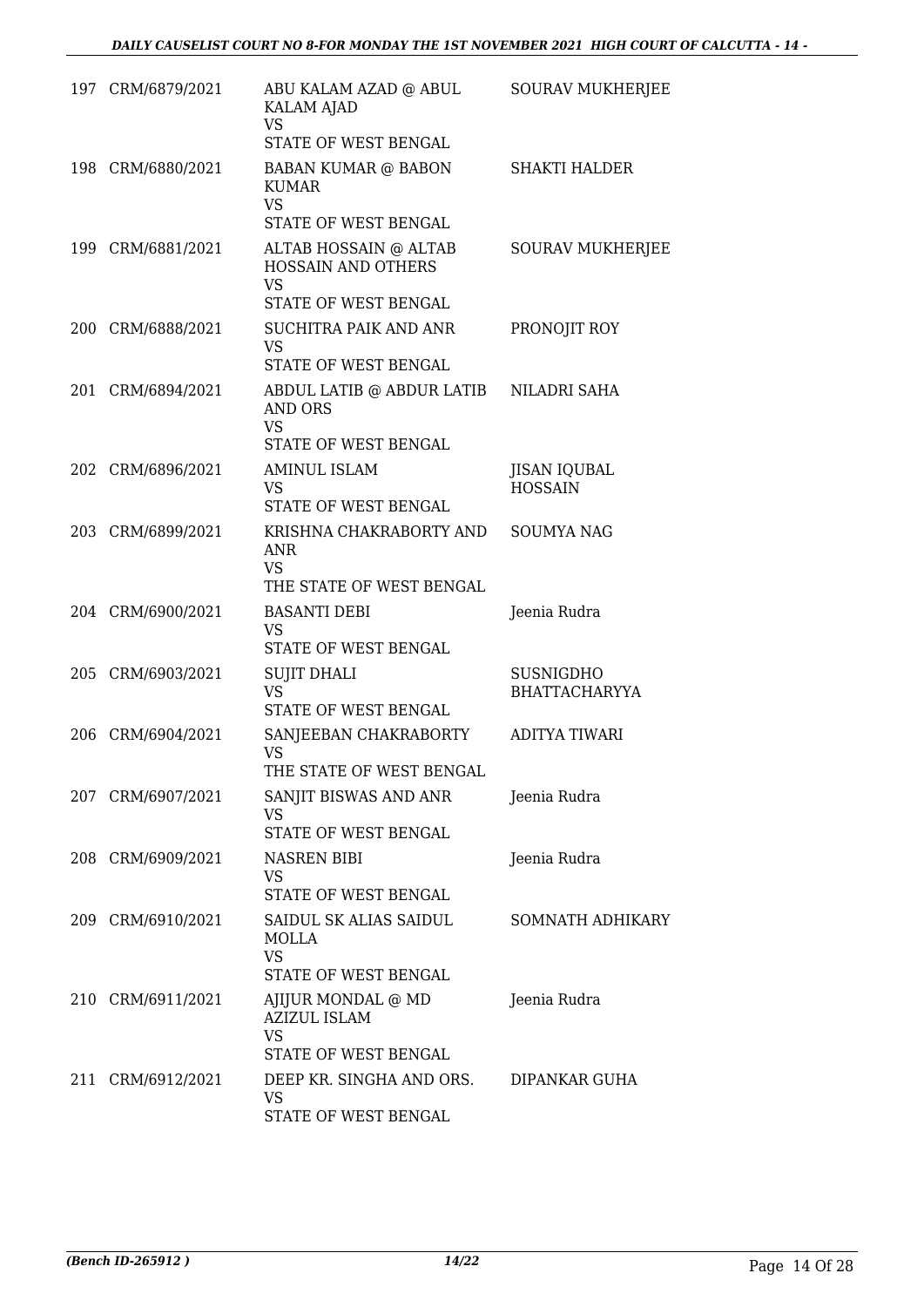|     | 212 CRM/6915/2021 | <b>MD IKBAL HOSSAIN</b><br><b>VS</b><br>STATE OF WEST BENGAL                              | Jeenia Rudra                         |
|-----|-------------------|-------------------------------------------------------------------------------------------|--------------------------------------|
| 213 | CRM/6918/2021     | SAKILA BIBI @ JEMI @ SAKILA<br><b>VS</b><br>STATE OF WEST BENGAL                          | ASHIM DEBNATH                        |
|     | 214 CRM/6921/2021 | GOURHARI MAITY@UTTAM<br>MAITY AMND ANR.<br><b>VS</b><br>STATE OF WEST BENGAL              | ASIF IQBAL AHMED                     |
|     | 215 CRM/6922/2021 | SABINA BIBI AND ANR.<br>VS<br>STATE OF WEST BENGAL                                        | <b>BITASOK BANERJEE</b>              |
| 216 | CRM/6926/2021     | SK. MUKHTAR ALI<br>VS<br>STATE OF WEST BENGAL                                             | SK SAHJAHAN ALI                      |
| 217 | CRM/6927/2021     | ESAB MIA @ ESAB ALI<br><b>VS</b><br>STATE OF WEST BENGAL                                  | <b>KAUSIK BISWAS</b>                 |
|     | 218 CRM/6928/2021 | PALLAB SINHA<br><b>VS</b><br>THE STATE OF WEST BENGAL                                     | PROSENJIT<br><b>MUKHERJEE</b>        |
| 219 | CRM/6929/2021     | LAKSHMAN HALDER<br><b>VS</b><br>STATE OF WEST BENGAL                                      | KALYAN KUMAR<br><b>BHATTACHARJEE</b> |
| 220 | CRM/6934/2021     | <b>MAHIDUR RAHAMAN</b><br><b>VS</b><br>STATE OF WEST BENGAL                               | <b>KAUSIK BISWAS</b>                 |
| 221 | CRM/6935/2021     | ASHISH SINGHA AND ORS.<br><b>VS</b><br>STATE OF WEST BENGAL                               | <b>AVINABA PATRA</b>                 |
| 222 | CRM/6937/2021     | MD. ABDUL HADI @ ABDUL<br>HADI AND ANR.<br>VS<br>STATE OF WEST BENGAL                     | <b>AVINABA PATRA</b>                 |
|     | 223 CRM/6942/2021 | <b>BIREN DAS AND OTHERS</b><br><b>VS</b><br>STATE OF WEST BENGAL                          | <b>ANISH DAS</b>                     |
|     | 224 CRM/6945/2021 | ABUL KASHEM AZAD<br>VS.<br>STATE OF WEST BENGAL                                           | MD HAFIZ ALI                         |
|     | 225 CRM/6949/2021 | PRAKASH SARKAR @<br><b>GOBINDA</b><br><b>VS</b><br>STATE OF WEST BENGAL                   | KUSAL KUMAR<br><b>MUKHERJEE</b>      |
|     | 226 CRM/6951/2021 | SUMAN GARAI @ SUMAN<br><b>GORAI AND ORS</b><br><b>VS</b><br>THE STATE OF WEST<br>BENGAL31 | Sujoy Sarkar                         |
| 227 | CRM/6952/2021     | SUMATI ROY AND ORS<br>VS<br>STATE OF WEST BENGAL                                          | <b>SUSNIGDHO</b><br>BHATTACHARYYA    |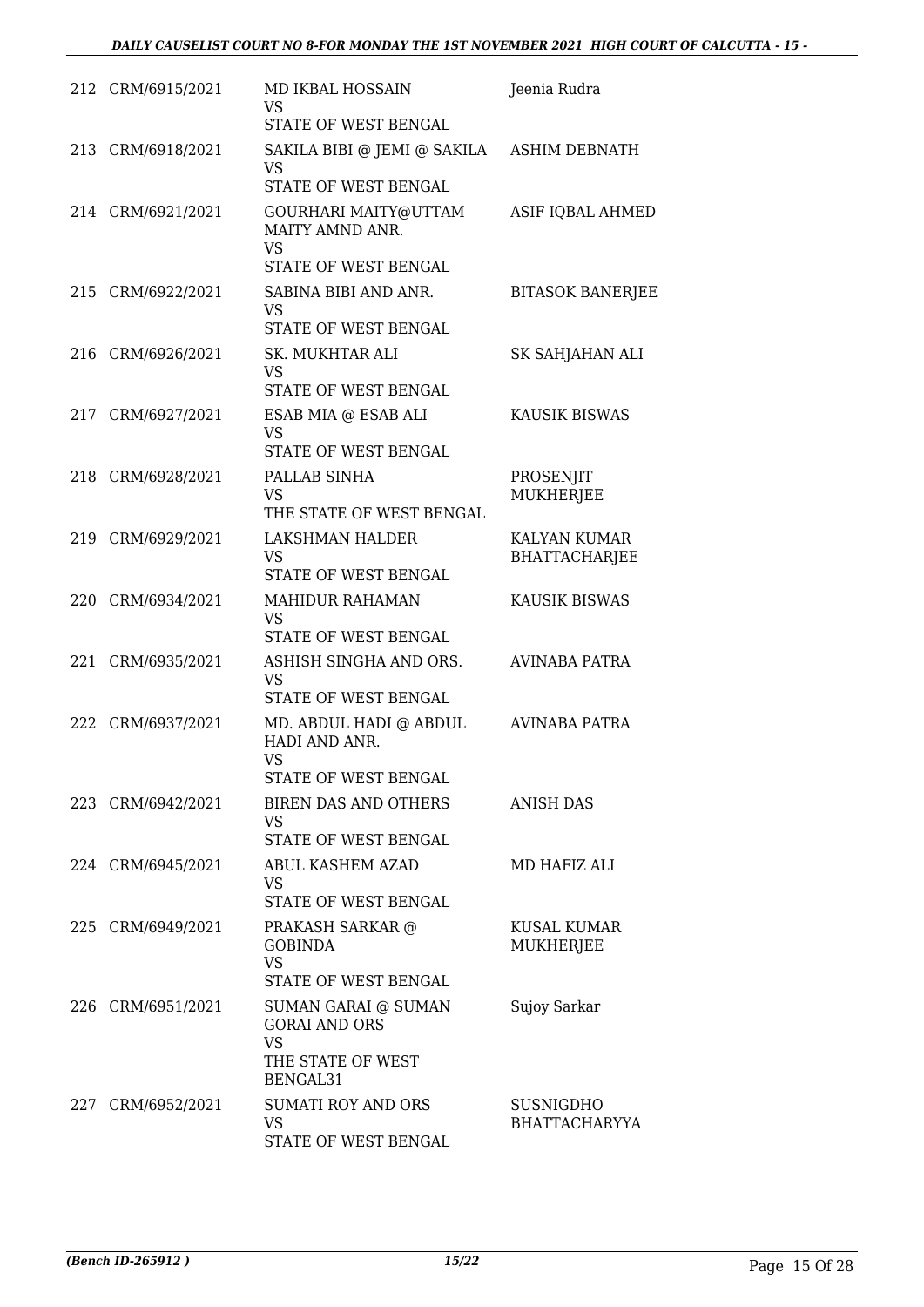| 228 CRM/6953/2021 | SUBRATA ADHIKARY<br>VS.<br>STATE OF WEST BENGAL                                                                                       | DIPTANGSHU BASU       |
|-------------------|---------------------------------------------------------------------------------------------------------------------------------------|-----------------------|
| 229 CRM/6954/2021 | BISWAJIT METE AND ORS<br>VS<br>THE STATE OF WEST BENGAL                                                                               | Sujoy Sarkar          |
| 230 CRM/6956/2021 | ANJANA BISWAS AND ANR.<br><b>VS</b><br>STATE OF WEST BENGAL                                                                           | <b>AMIT SINGH</b>     |
| 231 CRM/6962/2021 | SAHARUL SEKH ALIAS<br><b>NIYADUL</b><br><b>VS</b><br>STATE OF WEST BENGAL                                                             | NAVANIL DE            |
| 232 CRM/6968/2021 | NETAI PAL @ NETAI PAUL DEBAYAN GHOSH<br><b>AND ORS</b><br><b>VS</b><br>THE STATE OF WEST BENGAL                                       |                       |
| 233 CRM/6971/2021 | KHAIRUL MONDAL @<br>KHAIRUL HOSEN MANDAL @<br>KHAIRUN HOSEN MANDAL<br><b>AND ORS</b><br><b>VS</b><br>STATE OF WEST BENGAL AND<br>ORS. | <b>AVISHEK PRASAD</b> |
| 234 CRM/6973/2021 | SHYAMAL KUMAR GHOSH<br>AND ANR.<br><b>VS</b><br>STATE OF WEST BENGAL                                                                  | RAJ BARMAN            |
| 235 CRM/6977/2021 | JANARDHAN KR. SINGH<br>VS.<br>STATE OF WEST BENGAL                                                                                    | DEBARSHI BRAHMA       |
| 236 CRM/6983/2021 | <b>YUNUS</b><br><b>VS</b><br>STATE OF WEST BENGAL                                                                                     | SOUPAL CHATTERJEE     |
| 237 CRM/6984/2021 | <b>ANINDYA PATRA</b><br>VS<br>STATE OF WEST BENGAL                                                                                    | <b>SUDIPTA MAITI</b>  |
| 238 CRM/6985/2021 | SK. REJAUL @ SK. REJABUL DEV KUMAR SHARMA<br>AND ANR.<br><b>VS</b><br>STATE OF WEST BENGAL                                            |                       |
| 239 CRM/6990/2021 | KURMAN MONDAL<br>VS<br>STATE OF WEST BENGAL                                                                                           | SK. TOSLIM ALI        |
| 240 CRM/6991/2021 | YANUR MONDAL<br>VS.<br>STATE OF WEST BENGAL                                                                                           | SK TOSLIM ALI         |
| 241 CRM/6993/2021 | <b>UJJAL SARKAR</b><br><b>VS</b><br>STATE OF WEST BENGAL                                                                              | SAYAN KANJILAL        |
| 242 CRM/6996/2021 | JAMAL MONDAL<br>VS<br>STATE OF WEST BENGAL                                                                                            | SK TOSLIM ALI         |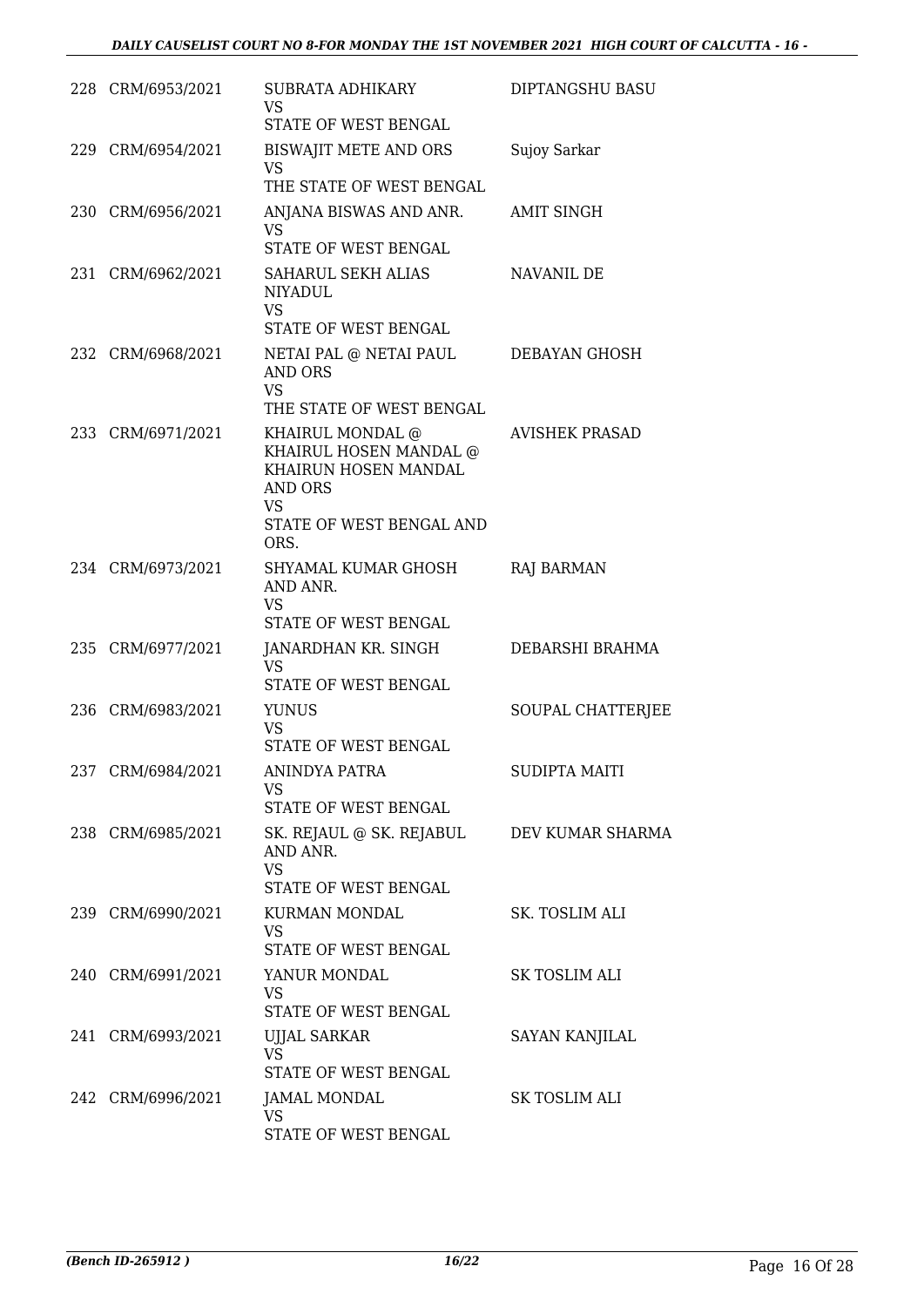| 243 CRM/7000/2021 | <b>MANOWAR</b><br>HOSSAIN@MANOWAR ALAM<br>AND ANR.<br><b>VS</b><br>STATE OF WEST BENGAL | SOUPAL CHATTERJEE                    |
|-------------------|-----------------------------------------------------------------------------------------|--------------------------------------|
| 244 CRM/7009/2021 | NUR ISLAM@ NUR SALAM<br><b>SEKH</b><br><b>VS</b><br>STATE OF WEST BENGAL                | MD HAFIZ ALI                         |
| 245 CRM/7016/2021 | PRAFULLA DEBSHARMA AND<br>ANR.<br><b>VS</b><br>STATE OF WEST BENGAL                     | <b>SARTHAK BURMAN</b>                |
| 246 CRM/7022/2021 | SUBODH CHANDRA MAJHI<br>VS<br>STATE OF WEST BENGAL                                      | <b>SAYAN KANJILAL</b>                |
| 247 CRM/7035/2021 | VIVEK ROY AND ANR<br><b>VS</b><br>STATE OF WEST BENGAL                                  | <b>MRITUNOY</b><br><b>CHATTERJEE</b> |
| 248 CRM/7038/2021 | GOUTAM MONDAL AND ORS.<br><b>VS</b><br>STATE OF WEST BENGAL                             | <b>SOURAV MUKHERJEE</b>              |
| 249 CRM/7039/2021 | ADARI MANDAL @ MANGAL<br>ADARI@ ADORI MANDAL<br><b>VS</b><br>STATE OF WEST BENGAL       | <b>IMDADUL HOQUE</b>                 |
| 250 CRM/7041/2021 | <b>HAZRAT MANDAL</b><br>VS<br>STATE OF WEST BENGAL                                      | <b>SOURAV MUKHERJEE</b>              |
| 251 CRM/7045/2021 | <b>SENTU PAL</b><br><b>VS</b><br><b>STATE OF WEST BENGAL</b>                            | <b>MANAS KUMAR DAS</b>               |
| 252 CRM/7048/2021 | MONORANJAN DAS<br><b>VS</b><br>STATE OF WEST BENGAL                                     | <b>SEKHAR MUKHERJEE</b>              |
| 253 CRM/7052/2021 | ISUB SAHA @ UKIL SAHA AND<br>ANR<br><b>VS</b><br>STATE OF WEST BENGAL                   | PRITHISH<br>BANDYOPADHYAY            |
| 254 CRM/7055/2021 | RACHANA<br>VS.<br>STATE OF WEST BENGAL                                                  | RAHUL AGARWAL                        |
| 255 CRM/7056/2021 | PALASH MONDAL @ BIKASH<br>AND ANOTHER<br><b>VS</b><br>STATE OF WEST BENGAL              | SOUMYAJIT DAS<br><b>MAHAPATRA</b>    |
| 256 CRM/7059/2021 | DR. PRASHANT SARIN<br>VS<br>STATE OF WEST BENGAL                                        | RAHUL AGARWAL                        |
| 257 CRM/7062/2021 | <b>ENAMUL</b><br>HOSSAIN@ENSAMUL HOQUE<br><b>VS</b><br>STATE OF WEST BENGAL             | <b>IMDADUL HOQUE</b>                 |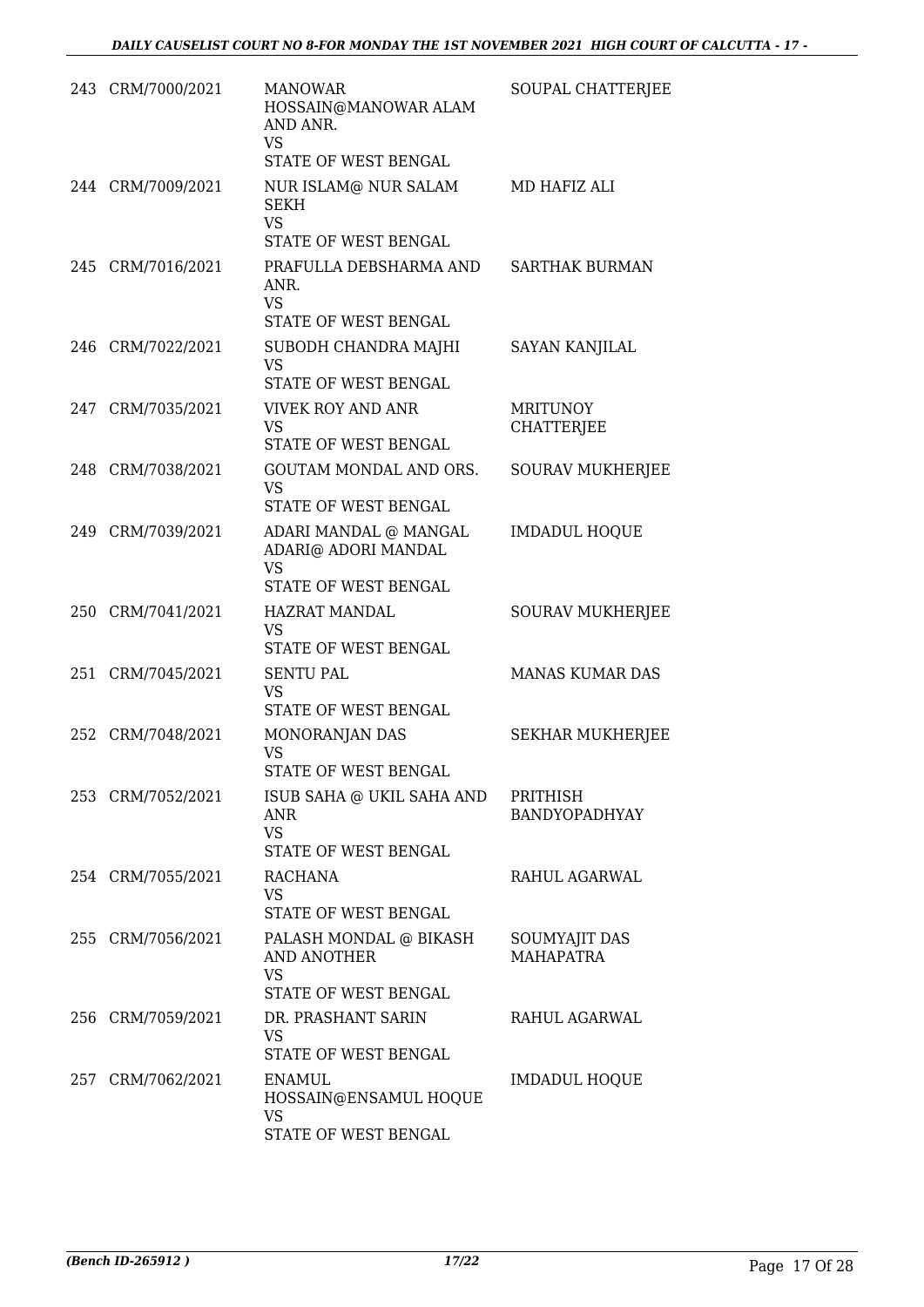|     | 258 CRM/7063/2021 | SAMPAD GHOSH ALIA<br>SAMPADA GHOSH<br>VS.<br>STATE OF WEST BENGAL                                    | <b>ABHINABA DAN</b>                   |
|-----|-------------------|------------------------------------------------------------------------------------------------------|---------------------------------------|
|     | 259 CRM/7064/2021 | SOUVIK GHOSH @ BAPI<br><b>GHOSH</b><br><b>VS</b><br>STATE OF WEST BENGAL                             | <b>SURAJIT BASU</b>                   |
|     | 260 CRM/7065/2021 | <b>AMIT BISWAS</b><br>VS.<br>STATE OF WEST BENGAL                                                    | ARNAB SAHA                            |
|     | 261 CRM/7074/2021 | <b>BABLU SARKAR</b><br><b>VS</b><br>STATE OF WEST BENGAL                                             | SOUPAL CHATTERJEE                     |
|     | 262 CRM/7078/2021 | <b>TAPAN SARKAR</b><br>VS<br>STATE OF WEST BENGAL                                                    | <b>MD ZOHAIB RAUF</b>                 |
|     | 263 CRM/7080/2021 | <b>VINOD SHARMA</b><br><b>VS</b><br>STATE OF WEST BENGAL                                             | RAHUL AGARWAL                         |
|     | 264 CRM/7083/2021 | MOHABUL MONDAL ALIAS<br>MAHABUL ISLAM<br>VS<br>STATE OF WEST BENGAL                                  | <b>MD GOLAM NURE</b><br><b>IMROHI</b> |
|     | 265 CRM/7084/2021 | LALCHAND SEKH AND<br><b>OTHERS</b><br><b>VS</b><br>STATE OF WEST BENGAL                              | MD GOLAM NURE<br><b>IMROHI</b>        |
|     | 266 CRM/7085/2021 | SANJIT SHAIKH<br><b>VS</b><br>STATE OF WEST BENGAL                                                   | MD GOLAM NURE<br><b>IMROHI</b>        |
| 267 | CRM/7092/2021     | <b>BISWAJIT DUTTA</b><br>VS<br>STATE OF WEST BENGAL                                                  | KAMALESH CH. SAHA                     |
|     | 268 CRM/7098/2021 | FARIDUL AHMED @ FORIDUL<br>AHMED<br><b>VS</b><br>STATE OF WEST BENGAL                                | <b>AYANA DEY</b>                      |
|     | 269 CRM/7099/2021 | AFSAR SEKH AND OTHERS<br><b>VS</b><br>STATE OF WEST BENGAL                                           | MONIRUZZAMAN                          |
|     | 270 CRM/7100/2021 | NASIBIR @ NASIBUL MONDAL SOURAV MUKHERJEE<br><b>AND ANOTHER</b><br><b>VS</b><br>STATE OF WEST BENGAL |                                       |
|     | 271 CRM/7105/2021 | SOHEL MONDAL<br><b>VS</b><br>STATE OF WEST BENGAL                                                    | <b>ASRAF MONDAL</b>                   |
|     | 272 CRM/7106/2021 | RAJESH MONDAL @ DOLON<br>DAS @ RAJESH<br><b>VS</b><br>STATE OF WEST BENGAL                           | SHIBAJI KUMAR DAS                     |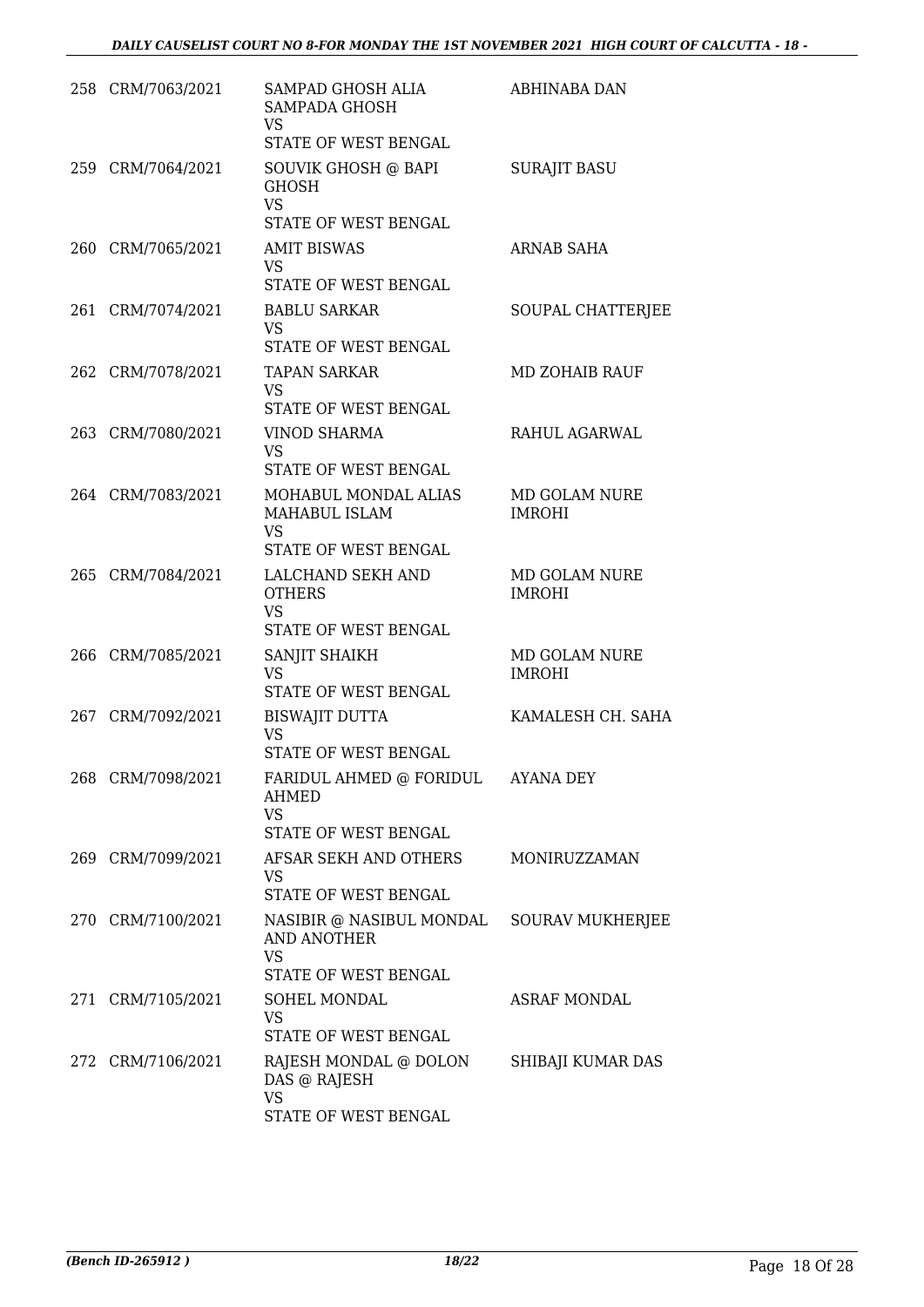|     | 273 CRM/7108/2021 | <b>SALMAN KHAN@MD</b><br>SALMAN@MD SALMAN KHAN<br>AND ORS.<br><b>VS</b>               | NILADRI SEKHAR<br><b>GHOSH</b>         |
|-----|-------------------|---------------------------------------------------------------------------------------|----------------------------------------|
|     |                   | STATE OF WEST BENGAL                                                                  |                                        |
|     | 274 CRM/7111/2021 | SK. MAHAMMAD RAFIK<br>VS<br>STATE OF WEST BENGAL                                      | NILADRI SEKHAR<br><b>GHOSH</b>         |
| 275 | CRM/7112/2021     | MANGAL DAS@SUBAL DAS<br><b>VS</b><br>STATE OF WEST BENGAL                             | <b>SANANDA</b><br><b>BHATTACHARYYA</b> |
|     | 276 CRM/7113/2021 | SK SAIYAD ALI @ SAIYAD ALI<br>AND OTHERS<br><b>VS</b><br>STATE OF WEST BENGAL         | AISHWARYA BAZAZ                        |
|     | 277 CRM/7115/2021 | MANIKA SEN @ MANIKA<br>BEGUM @ PUTUL BEGUM<br><b>VS</b><br>STATE OF WEST BENGAL       | NILADRI SEKHAR<br><b>GHOSH</b>         |
|     | 278 CRM/7118/2021 | KRISHNENDU SAHA<br>VS<br>STATE OF WEST BENGAL                                         | NILADRI SEKHAR<br><b>GHOSH</b>         |
|     | 279 CRM/7119/2021 | AAJAMIRA MANDAL AND ORS<br><b>VS</b><br>STATE OF WEST BENGAL                          | ARKA CHAKRABORTY                       |
|     | 280 CRM/7121/2021 | MAINUL ALI@MD MAMAL ALI<br><b>AND ORS</b><br>VS<br>STATE OF WEST BENGAL               | MD HAFIZ ALI                           |
| 281 | CRM/7123/2021     | <b>BANKIM DAS AND ORS</b><br><b>VS</b><br>STATE OF WEST BENGAL                        | SHIBAJI KUMAR DAS                      |
| 282 | CRM/7124/2021     | SAMIR ROY @ SAMIR KUMAR<br><b>ROY AND ANOTHER</b><br>VS —<br>STATE OF WEST BENGAL     | <b>ARUNAVA GANGULY</b>                 |
|     | 283 CRM/7125/2021 | FARIDUL AHMED @ SK<br><b>FORIDUL AHMED</b><br>VS<br>STATE OF WEST BENGAL              | AYANA DEY                              |
|     | 284 CRM/7128/2021 | <b>BASUDEV GHOSH</b><br>VS<br>STATE OF WEST BENGAL                                    | SAYAN KANJILAL                         |
|     | 285 CRM/7130/2021 | MAMTA POREL<br>VS.<br>STATE OF WEST BENGAL                                            | NILADRI SEKHAR<br>GHOSH                |
|     | 286 CRM/7131/2021 | JASMEET SINGH<br>AROARA@JASMEET SINGH<br><b>AND ORS</b><br>VS<br>STATE OF WEST BENGAL | <b>ARINDAM SEN</b>                     |
|     | 287 CRM/7133/2021 | <b>BAPI SARKAR</b><br>VS.<br>STATE OF WEST BENGAL                                     | MUSHARRAF ALAM<br>SK                   |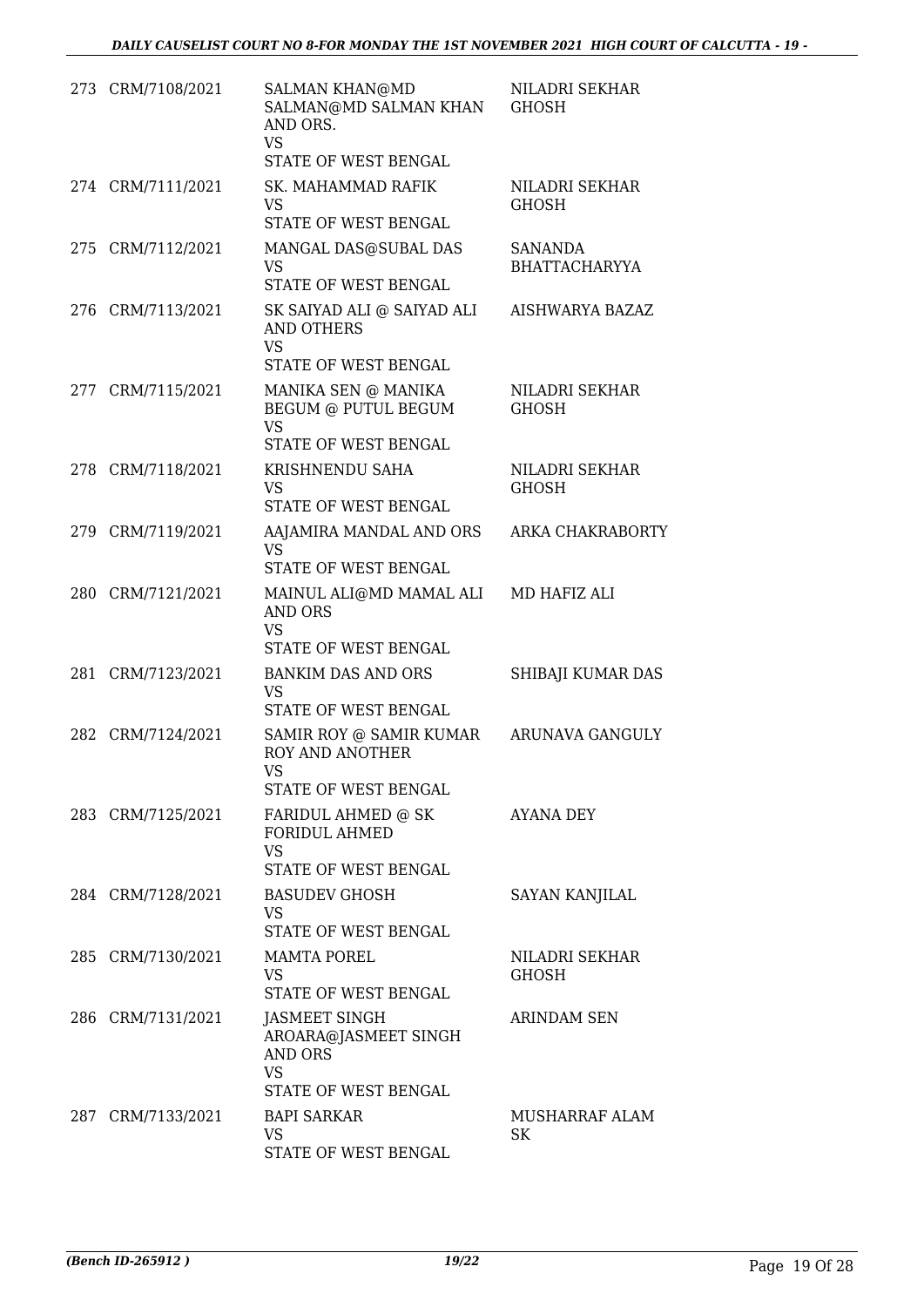|     | 288 CRM/7138/2021   | SK ASPIYA ALI @ SK ASPIYA<br>AND ORS<br><b>VS</b><br>STATE OF WEST BENGAL                   | NILADRI SEKHAR<br><b>GHOSH</b>      |
|-----|---------------------|---------------------------------------------------------------------------------------------|-------------------------------------|
|     | 289 CRM/7145/2021   | BALAI DAS @ BALAI CHARAN<br><b>DAS</b><br><b>VS</b><br>STATE OF WEST BENGAL                 | ASIF IQBAL AHMED                    |
|     | 290 CRM/7147/2021   | RIZWAN AHMAD @ RIJUWAN<br><b>VS</b><br>STATE OF WEST BENGAL                                 | SAGAR SAHA                          |
|     | 291 CRM/7156/2021   | MD. AHAD ALI AND ANR.<br><b>VS</b><br>STATE OF WEST BENGAL                                  | MD. HAFIZ ALI                       |
|     | 292 CRM/7158/2021   | PRASANTA DAS<br>VS.<br>STATE OF WEST BENGAL                                                 | Asraf Mandal                        |
|     | 293 CRM/7161/2021   | RUBEL SEKH @SHAIKH<br><b>VS</b><br>STATE OF WEST BENGAL                                     | <b>ASRAF MANDAL</b>                 |
|     | 294 CRM/7162/2021   | MD ABDUL MALEQUE<br>MOLLA@MALEK MOLLA AND<br>ORS.<br><b>VS</b><br>STATE OF WEST BENGAL      | <b>GULSANWARA</b><br><b>PERVIN</b>  |
|     | 295 CRM/7163/2021   | <b>GOBINDA BISWAS</b><br><b>VS</b><br>STATE OF WEST BENGAL                                  | <b>ASRAF MANDAL</b>                 |
|     | 296 CRM/7178/2021   | ASHIK MONDAL @ ASIK<br><b>MONDAL</b><br><b>VS</b><br>STATE OF WEST BENGAL                   | SUBHASISH<br><b>DASGUPTA</b>        |
| 297 | CRM/7180/2021       | DR MOLLA KASEM ALI<br>VS<br>STATE OF WEST BENGAL                                            | <b>SUNHASISH</b><br><b>DASGUPTA</b> |
|     | 298 CRM/7182/2021   | AKASH ROY AND ORS<br><b>VS</b><br><b>STATE OF WEST BENGAL</b>                               | <b>ANKITA DEY</b>                   |
|     | 299 WPA(P)/288/2021 | <b>PIL</b><br>UMA SHANKAR VERMA<br>VS<br>STATE OF WEST BENGAL AND<br>ORS.                   | <b>INDRAJEET DEY</b>                |
|     | 300 WPA(P)/289/2021 | PEOPLE FOR BETTER<br>TREATMENT (PBT) PRESD.<br>DR. KUNAL SAHA<br><b>VS</b><br>WBMC AND ANR. | DR. KUNAL SAHA (IN<br>PERSON)       |
|     | 301 WPA(P)/290/2021 | MD. GOLAM RAHAMAN<br><b>BISWAS</b><br><b>VS</b><br>STATE OF WEST BENGAL AND<br>ORS.         | MONIRUZZAMAN                        |

#### **TRIBUNAL APPLICATION**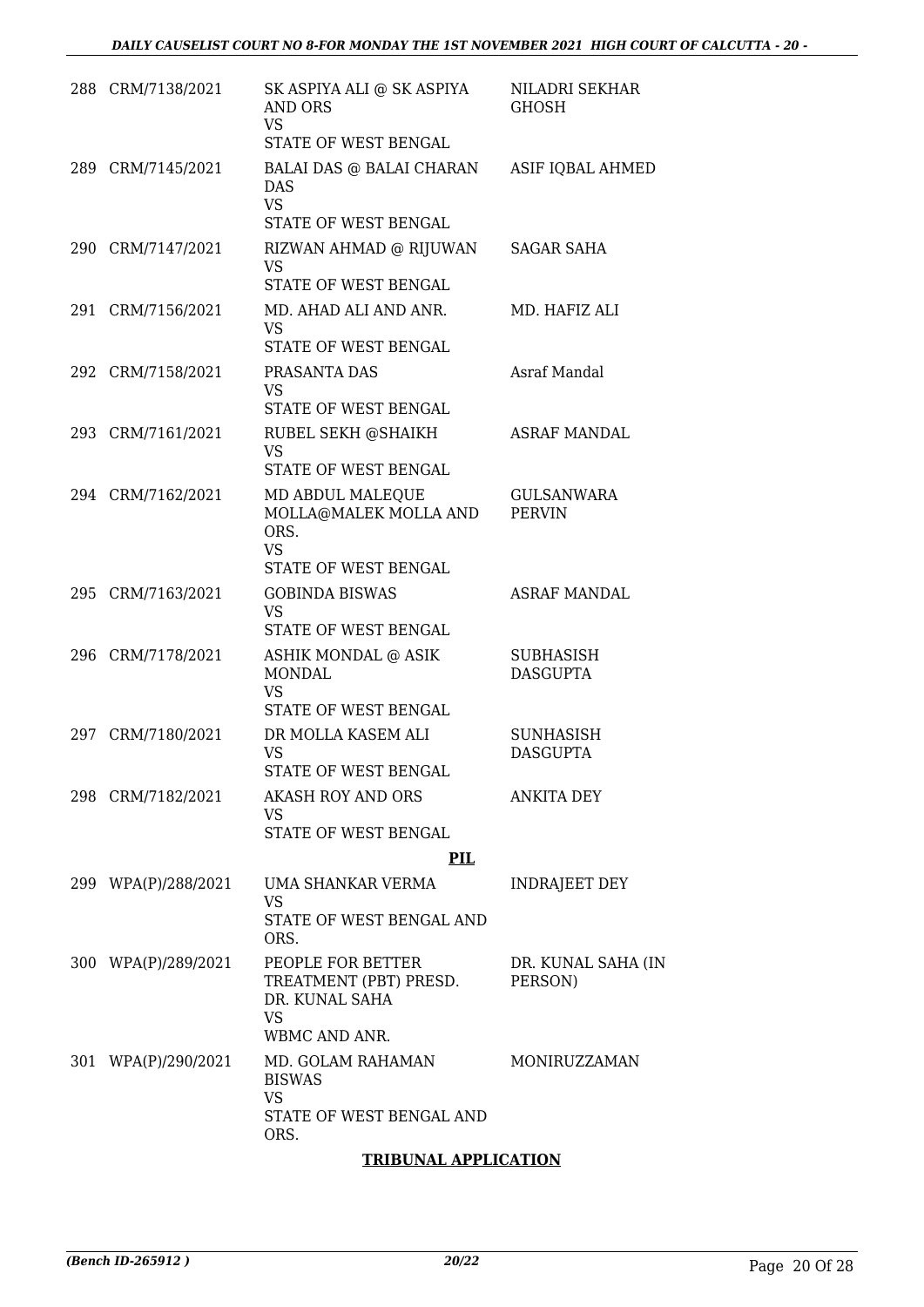| 302 WP.ST/93/2021             | <b>GOBINDA BISWAS AND ORS</b><br><b>VS</b>                                                          | <b>GOPAL DAS</b>             |
|-------------------------------|-----------------------------------------------------------------------------------------------------|------------------------------|
|                               | THE STATE OF WEST BENGAL<br><b>AND ORS</b>                                                          |                              |
|                               | <b>INTRA COURT APPEAL AND APPLICATION</b>                                                           |                              |
|                               | (AND CIVIL APPEAL AND APPLICATION)                                                                  |                              |
| 303 FMAT/637/2021             | HOUSING CONSULTANCY<br>PVT. LTD.<br><b>VS</b><br>PARTHA CHATTERJEE                                  | <b>SOURAV SEN</b>            |
| IA NO: CAN/1/2021             |                                                                                                     |                              |
| 304 FMAT/639/2021             | <b>BENGAL AMATEUR</b><br>SWIMMING ASSOCIATION<br><b>VS</b><br>RAMNUJ MUKHERJEE AND<br><b>OTHERS</b> | SOUMYAJIT MISHRA             |
| IA NO: CAN/1/2021             |                                                                                                     |                              |
| 305 FMAT/641/2021             | <b>SOUMEN BISWAS AND ORS</b><br>VS.<br><b>ISRAR AHMED</b>                                           | <b>SANJAY MUKHERJEE</b>      |
| IA NO: CAN/1/2021             |                                                                                                     |                              |
| 306 MAT/995/2021              | ATANU KUMAR GANGULY @<br><b>ATANU GANGULY</b><br><b>VS</b><br>STATE OF WEST BENGAL AND<br>ORS.      | <b>BIJAY KUMAR SHAW</b>      |
| IA NO: CAN/1/2021, CAN/2/2021 |                                                                                                     |                              |
| 307 MAT/998/2021              | SABYASACHI MONDAL ADN<br><b>ANR</b><br>VS<br>STATE OF WEST BENGAL AND<br>ORS.                       | DONA GHOSH                   |
| IA NO: CAN/1/2021             |                                                                                                     |                              |
| 308 FMA/1079/2021             | <b>AMIT KUMAR GHOSH</b><br>VS<br>STATE OF WEST BENGAL AND                                           | <b>BIJOY BAG</b>             |
|                               | ORS.                                                                                                |                              |
| IA NO: CAN/1/2021             |                                                                                                     |                              |
| 309 MAT/1101/2021             | PARAKH PROJECTS PRIVATE<br><b>LIMITED AND ANR</b><br>VS<br>THE STATE OF WEST BENGAL<br>AND ORS.     | DEBJANI<br><b>CHATTERJEE</b> |
|                               | IA NO: CAN/1/2021, CAN/2/2021, CAN/3/2021                                                           |                              |
| 310 MAT/1134/2021             | JIGIRA SK<br><b>VS</b><br>STATE OF WEST BENGAL AND<br>ORS.                                          | RANANEESH GUHA<br>THAKURTA   |
| IA NO: CAN/1/2021             |                                                                                                     |                              |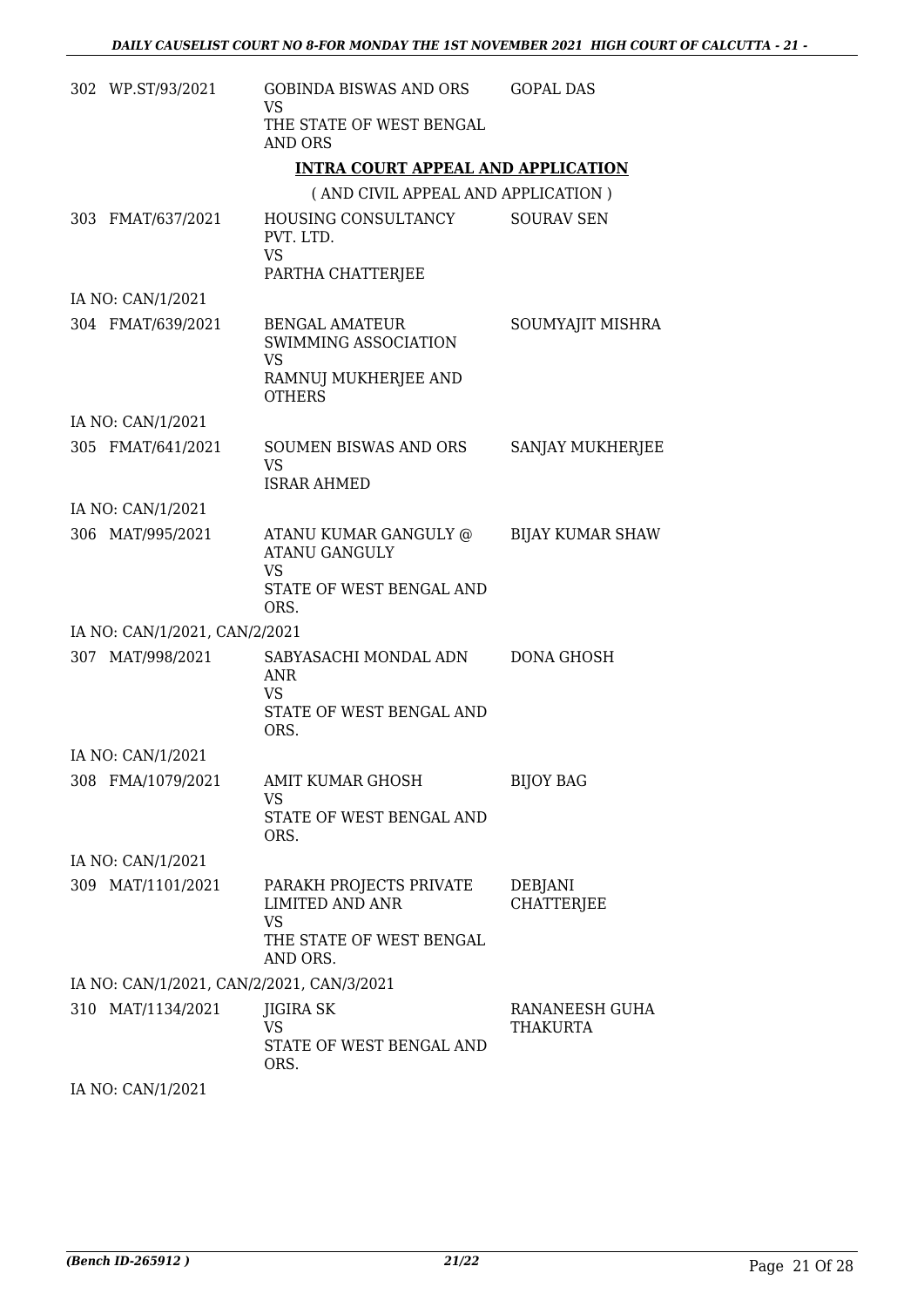| 311 MAT/1135/2021 | <b>HARADHAN PANTU</b><br>VS<br>STATE OF WEST BENGAL AND<br>ORS.                                 | RANANEESH GUHA             |
|-------------------|-------------------------------------------------------------------------------------------------|----------------------------|
| IA NO: CAN/1/2021 |                                                                                                 |                            |
| 312 MAT/1136/2021 | KAMAL KRISHNA BOSE<br><b>VS</b><br>STATE OF WEST BENGAL AND<br>ORS.                             | RANANEESH GUHA<br>THAKURTA |
| IA NO: CAN/1/2021 |                                                                                                 |                            |
| 313 MAT/1138/2021 | <b>BIRPUR FISHERMANS</b><br>COOPERATIVE SOCIETY LTD<br><b>VS</b><br>SARAFRAJ MONDAL AND ORS     | ROBIUL ISLAM               |
| IA NO: CAN/2/2021 |                                                                                                 |                            |
| 314 MAT/1168/2021 | ADJUDICATIONG AUTHORITY<br>(PMLA) AND ANR<br><b>VS</b><br><b>GOBINDA DAS AND ORS</b>            | RANJAN KUMAR ROY           |
| IA NO: CAN/1/2021 |                                                                                                 |                            |
| 315 MAT/1182/2021 | <b>GANESH GON</b><br><b>VS</b><br>STATE OF WEST BENGAL AND<br>ORS.                              | Kunal Ganguly              |
| IA NO: CAN/1/2021 |                                                                                                 |                            |
| 316 MAT/1190/2021 | M/S CITY DEVCON PVT LTD<br><b>AND OTHERS</b><br>VS<br>STATE OF WEST BENGAL AND<br><b>OTHERS</b> | <b>BIJOY BAG</b>           |
| IA NO: CAN/1/2021 |                                                                                                 |                            |
| 317 MAT/1191/2021 | JHUMA RANI SARKAR<br>VS<br>STATE OF WEST BENGAL AND<br>ORS.                                     | <b>ALOKESH DALAI</b>       |
| IA NO: CAN/1/2021 |                                                                                                 |                            |
| 318 MAT/1192/2021 | <b>RUSTOM KHAN</b><br>VS<br>STATE OF WEST BENGAL AND<br>ORS.                                    | ARITRA SHANKAR<br>RAY      |
| IA NO: CAN/1/2021 |                                                                                                 |                            |
| 319 MAT/1193/2021 | KAJAL SARDAR<br><b>VS</b><br>STATE OF WEST BENGAL AND<br>ORS.                                   | ANINDYA HALDER             |

IA NO: CAN/1/2021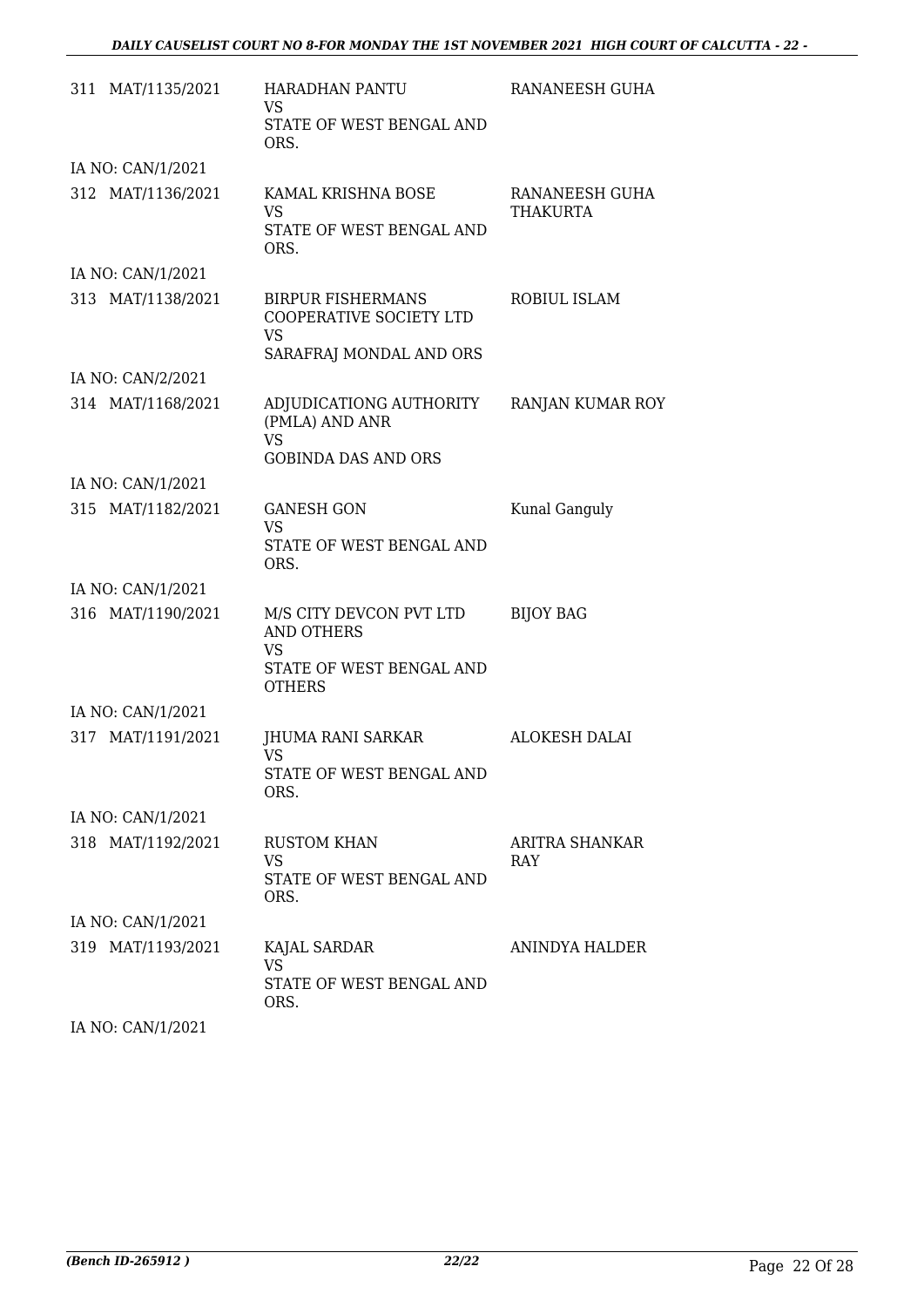

### **Appellate Side**

**DAILY CAUSELIST For Monday The 1st November 2021**

**COURT NO. 6 SINGLE BENCH (SB) AT 11:00 AM HON'BLE JUSTICE TIRTHANKAR GHOSH (VIA VIDEO CONFERENCE)**

#### **(VACATION BENCH)**

#### **APPLICATION FOR BAIL U/S 439**

| 1 | CRM/7073/2021  | <b>SUMAN BANERJEE @</b><br><b>BHOLA</b><br><b>VS</b><br>STATE OF WEST BENGAL                                 | <b>LITON MAITRA</b>                 |
|---|----------------|--------------------------------------------------------------------------------------------------------------|-------------------------------------|
|   |                | <b>CANCELLATION OF BAIL</b>                                                                                  |                                     |
| 2 | CRM/7154/2021  | <b>GITA SAHA</b><br><b>VS</b><br>STATE OF WEST BENGAL<br>AND ANR.                                            | <b>SAYAN RAY</b>                    |
|   |                | <b>CRIMINAL REVISION</b>                                                                                     |                                     |
| 3 | CRR/2107/2021  | DEBABRATA HALDER<br><b>VS</b><br>STATE OF WEST BENGAL<br>AND ANR                                             | PRADEEP KUMAR                       |
| 4 | CRR/2203/2021  | ARDHENDU ROY AND ORS.<br><b>VS</b><br><b>STATE OF WEST BENGAL</b><br>AND ANR.                                | <b>SOMENATH</b><br><b>MUKHERJEE</b> |
| 5 | CRR/2222/2021  | <b>MAHAMMAD</b><br>KABIRUDDIN@MD<br><b>KOBIRUDDIN</b><br><b>VS</b><br>STATE OF WEST BENGAL<br><b>AND ANR</b> | <b>SOFIA NISAR</b>                  |
|   |                | <b>MOTION</b>                                                                                                |                                     |
|   |                | (WRIT)                                                                                                       |                                     |
| 6 | WPA/16688/2021 | MOUSUMI MONDAL<br><b>VS</b><br>STATE OF WEST BENGAL<br>AND ORS.                                              | POULAMI DUTTA                       |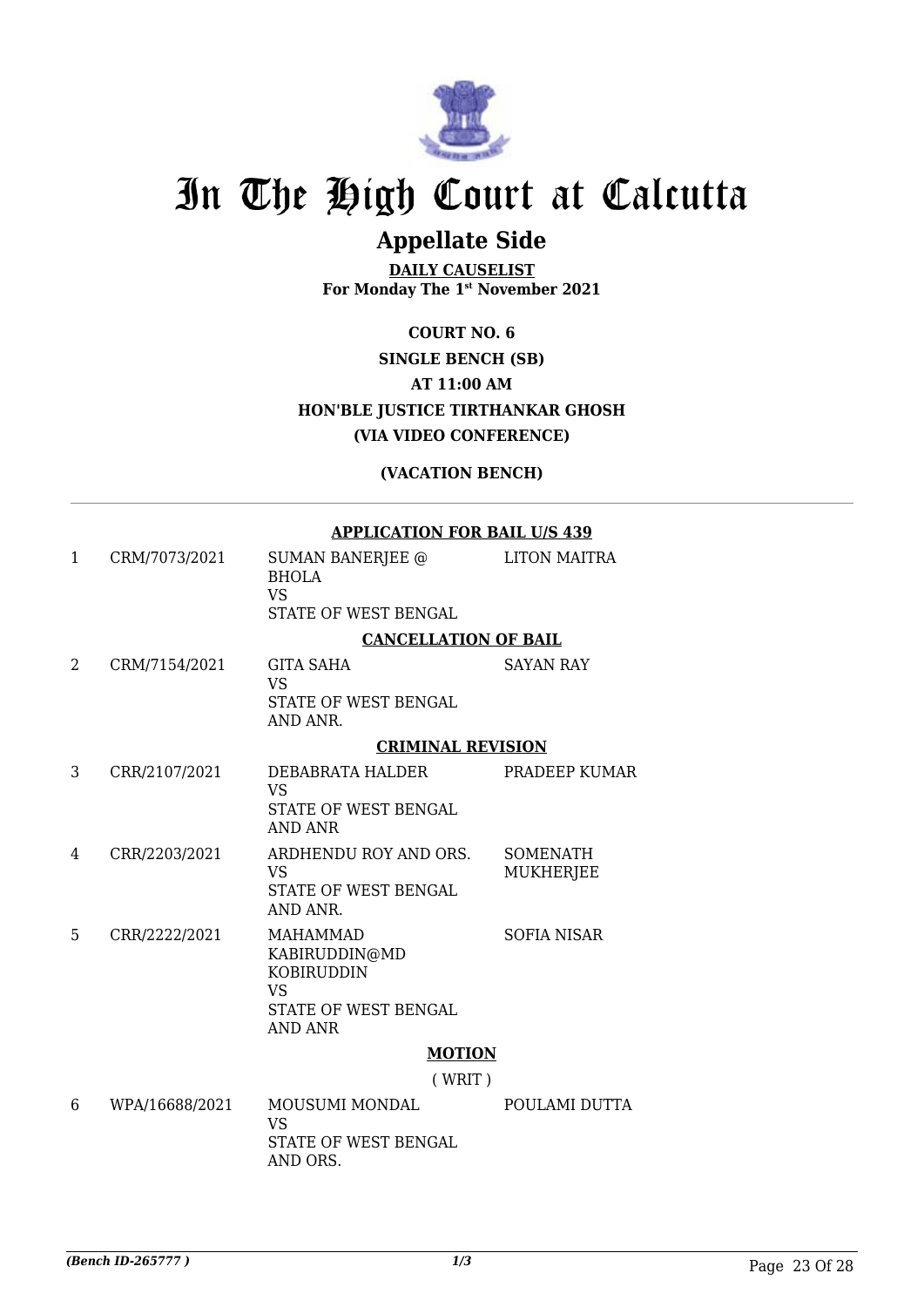| 7  | WPA/17369/2021 | PRATIMA GIRI<br><b>VS</b><br>STATE OF WEST BENGAL<br>AND ORS.                        | <b>KALIPADA</b><br><b>CHAKRABORTY</b> |
|----|----------------|--------------------------------------------------------------------------------------|---------------------------------------|
| 8  | WPA/17373/2021 | <b>ABU TALEB GAZI</b><br>VS<br>STATE OF WEST BENGAL<br>AND ORS.                      | <b>MARIA RAHAMAN</b>                  |
| 9  | WPA/17374/2021 | <b>BABLU MONDAL</b><br>VS<br>STATE OF WEST BENGAL<br>AND ORS.                        | <b>MARIA RAHAMAN</b>                  |
| 10 | WPA/17376/2021 | <b>BINA PANI MONDAL</b><br>VS<br>STATE OF WEST BENGAL<br>AND ORS.                    | <b>BIBEK DEY</b>                      |
| 11 | WPA/17388/2021 | RAKHAL CHANDRA SAHA<br>AND OTHERS<br><b>VS</b><br>STATE OF WEST BENGAL               | <b>GOPA BISWAS</b>                    |
| 12 | WPA/17411/2021 | AND ORS.<br><b>GOBINDA BISWAS</b><br><b>VS</b><br>STATE OF WEST BENGAL<br>AND ORS.   | <b>IBRAHIM SHAIKH</b>                 |
| 13 | WPA/17414/2021 | KANISHK SINHA AND ANR<br><b>VS</b><br>UNION OF INDIA AND ORS.                        |                                       |
| 14 | WPA/17423/2021 | <b>ARUP MONDAL</b><br>VS<br>STATE OF WEST BENGAL<br>AND ORS.                         | MRITUNJOY<br><b>CHATTERJEE</b>        |
| 15 | WPA/17436/2021 | RAFIUL ISLAM MAHALDER<br><b>VS</b><br>STATE OF WEST BENGAL<br>AND ORS.               | <b>IBRAHIM SHAIKH</b>                 |
| 16 | WPA/17438/2021 | MAMONI CONSTRUCTION<br><b>VS</b><br>STATE OF WEST BENGAL<br>AND ORS.                 | <b>SHAMIM UL BARI</b>                 |
| 17 | WPA/17445/2021 | UJJWAL KUMAR PAUL AND<br><b>ORS</b><br><b>VS</b><br>STATE OF WEST BENGAL<br>AND ORS. | SAYANTI SENGUPTA                      |
| 18 | WPA/17447/2021 | KRIPANATH SARKAR<br>VS<br>STATE OF WEST BENGAL<br>AND ORS.                           | SK IMTIAJ UDDIN                       |
| 19 | WPA/17459/2021 | SUKESH NASKAR AND ORS<br>VS<br>STATE OF WEST BENGAL<br>AND ORS.                      | <b>MUKTESWAR MAITY</b>                |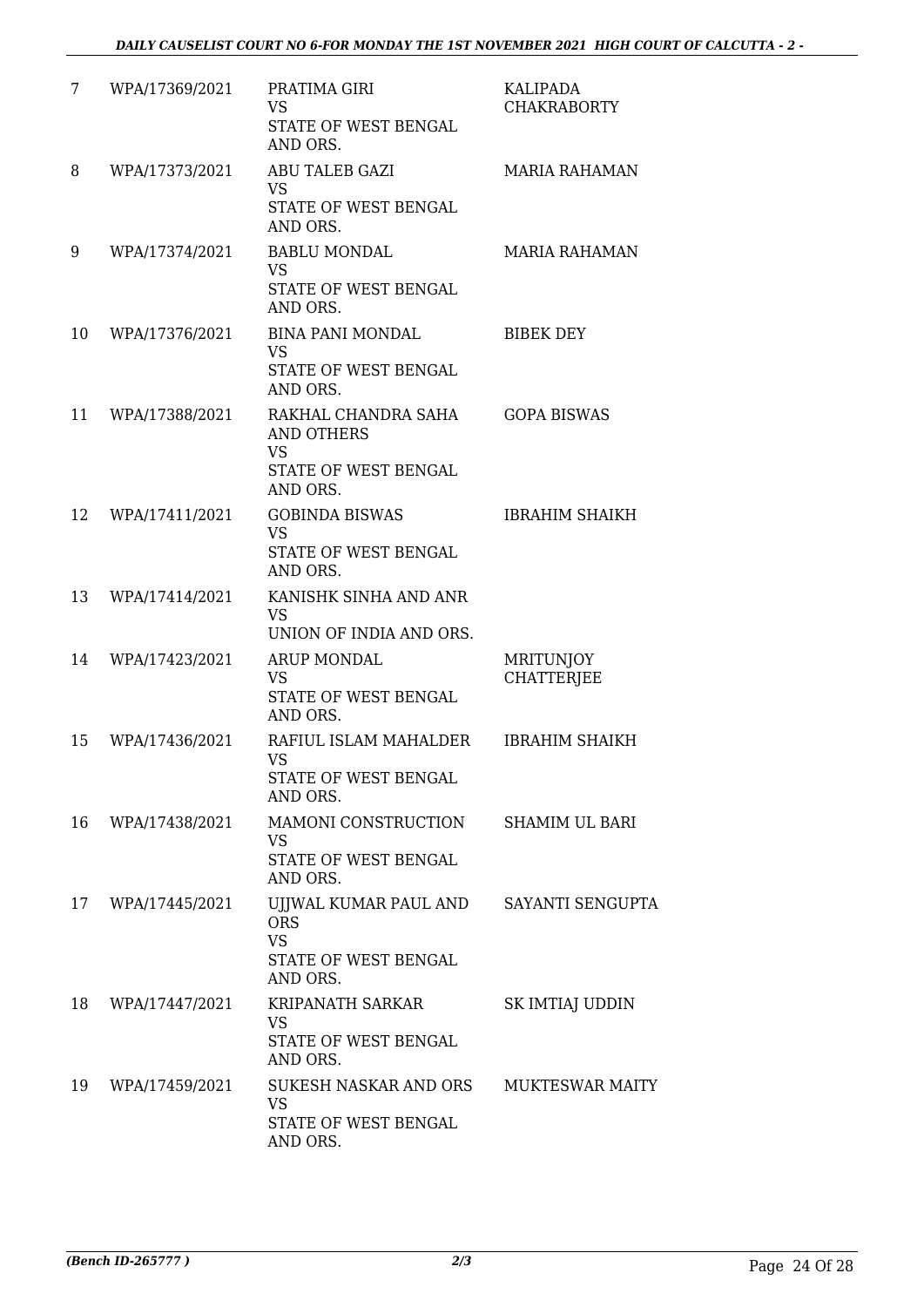| 20 | WPA/17461/2021 | TAPAN KUMAR BHAKTA<br>VS<br>THE COAL INDIA LTD AND<br>ORS | Kunal Ganguly |
|----|----------------|-----------------------------------------------------------|---------------|
|    |                | $\overline{\phantom{a}}$                                  |               |

#### **CIVIL REVISION**

21 CO/1889/2021 RITA HALDER VS SUBRATA HALDER AND ANOTHER DEBASIS SUR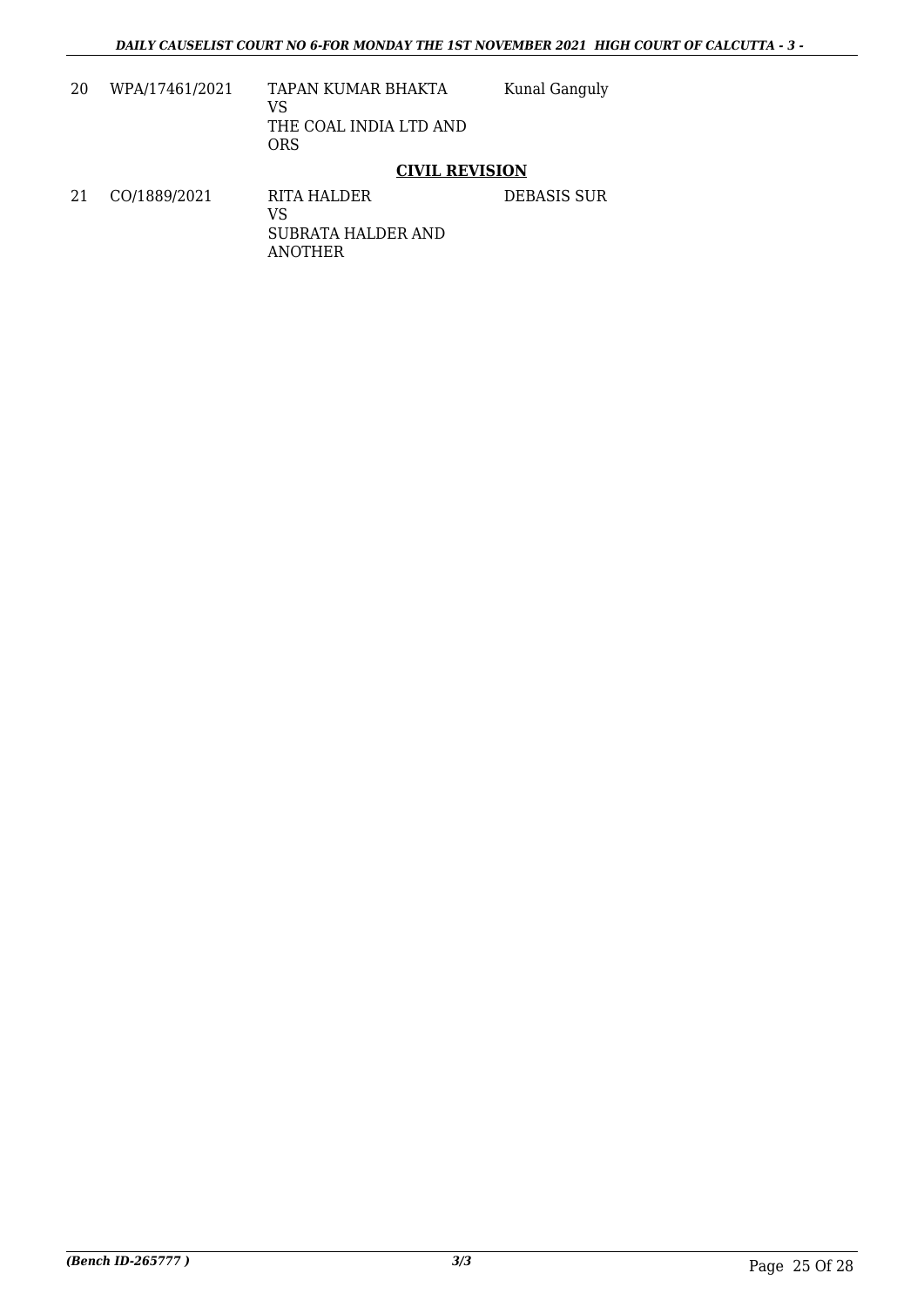

### **Appellate Side**

**DAILY CAUSELIST For Monday The 1st November 2021**

**COURT NO. 7 SINGLE BENCH (SB) AT 11:00 AM HON'BLE JUSTICE KAUSIK CHANDA (VIA VIDEO CONFERENCE) (VACATION BENCH)**

#### **APPLICATION**

1 CRR/1631/2021 TARUN KUMAR AGARWAL VS STATE OF WEST BENGAL AND ANR SOHAM BANERJEE

IA NO: CRAN/1/2021

#### **CRIMINAL REVISION**

| 2 | CRR/155/2021   | MD. SALAM PARVEZ<br>VS<br>State of West Bengal                                                           | Sourav Chatterjee             |
|---|----------------|----------------------------------------------------------------------------------------------------------|-------------------------------|
| 3 | CRR/2217/2021  | TRIPARNA ROY<br>CHOWDHURY@ TRIPARNA<br>RAY CHOWDHURY<br><b>VS</b><br>STATE OF WEST BENGAL<br>AND ANOTHER | <b>ABHIJIT SINGH</b>          |
| 4 | CRR/2223/2021  | YOGESH VARSHNEY<br>VS<br>STATE OF WEST BENGAL<br>AND ANR.                                                | <b>JONAKI SAHA</b>            |
|   |                | <b>WRIT MATTERS</b>                                                                                      |                               |
| 5 | WPA/8937/2020  | <b>NAKUL NATH</b><br><b>VS</b><br>THE PRINCIPAL DIRECTOR<br>OF IT INVESTIGATION AND<br><b>ORS</b>        | ANIRUDDHA<br><b>AGARWALLA</b> |
| 6 | WPA/16415/2021 | M/S CIGFIL RETAIL PVT LTD<br>VS<br>UNION OF INDIA AND ORS.                                               | POOJA SAHA                    |
| 7 | WPA/16944/2021 | M/S JANA ENTERPRISE<br><b>VS</b><br>STATE OF WEST BENGAL<br>AND ORS.                                     | GURUSADAY DUTTA               |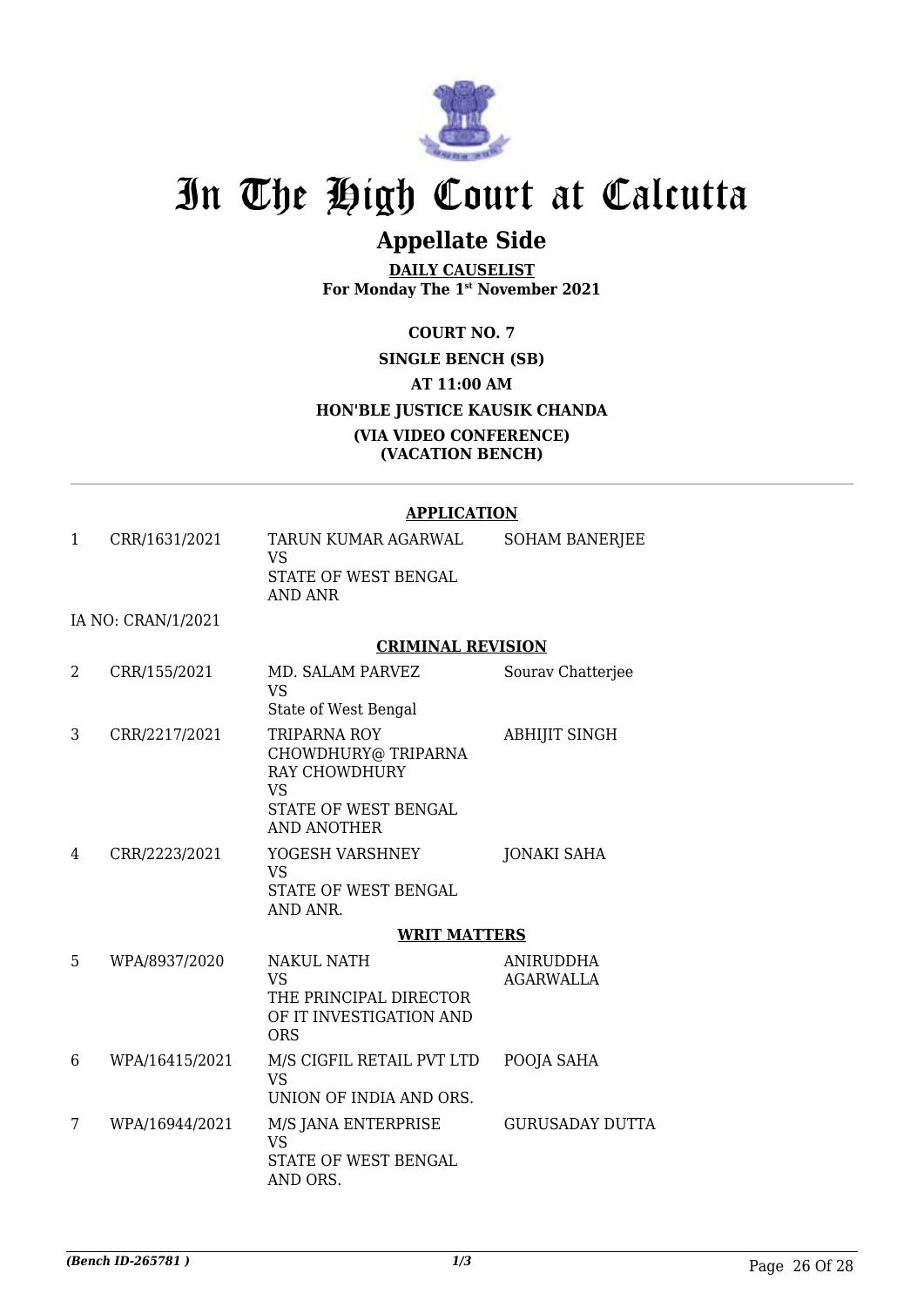| 8  | WPA/16950/2021 | <b>ATANU SINGHA</b><br><b>VS</b><br>STATE OF WEST BENGAL<br>AND ORS.                                                      | <b>GURUSADAY DUTTA</b>                |
|----|----------------|---------------------------------------------------------------------------------------------------------------------------|---------------------------------------|
| 9  | WPA/17375/2021 | SEIKH ABDUL MAJED AND<br><b>OTHERS</b><br><b>VS</b><br>STATE OF WEST BENGAL<br>AND ORS.                                   | NIBEDITA PAL                          |
| 10 | WPA/17392/2021 | ALPANA MUKHERJEE<br><b>VS</b><br>THE CHAIRPERSON, THE<br><b>BOARD OF</b><br>ADMINISTRATORS,<br>SERAMPORE MUNICIPALITY     | <b>SUBHENDU</b><br>BANDYOPADHYAY      |
| 11 | WPA/17394/2021 | DIPANJAN CHAKRABORTY<br><b>VS</b><br>STATE OF WEST BENGAL<br>AND ORS.                                                     | <b>SUMITAVA</b><br><b>CHAKRABORTY</b> |
| 12 | WPA/17422/2021 | SHAHI ELEC. ENGG. CO. P.<br>LTD.<br><b>VS</b><br>IIT KHARAGPUR AND ANR.                                                   | ASHIS KR.<br><b>MUKHERJEE</b>         |
| 13 | WPA/17439/2021 | SATYA BHUSAN MALLIK<br><b>VS</b><br>STATE OF WEST BENGAL<br>AND ORS.                                                      | ADITYA MANDAL                         |
| 14 | WPA/17443/2021 | NRIPEN OJHA<br><b>VS</b><br>STATE OF WEST BENGAL<br>AND ORS.                                                              | PRADIP KUMAR DAS                      |
| 15 | WPA/17446/2021 | <b>HERONMOY DAS</b><br>VS<br>THE KOLKATA<br>MUNICIPALCORPORATION<br><b>AND OTHERS</b>                                     | <b>AMRITA DE</b>                      |
| 16 | WPA/17448/2021 | NIRANJAN PAL<br><b>VS</b><br>THE CHAIRPERSON,<br><b>BOARD OF</b><br>ADMINISTRATORS,<br>UTTARPARA KOTRUNG<br>MUNICIPALITY. | KAUSHIK CHAMDRA<br><b>GUPTA</b>       |
| 17 | WPA/17450/2021 | AMBIYA MONDAL<br>VS<br>STATE OF WEST BENGAL<br>AND ORS.                                                                   | ASIS<br>BHATTACHARYYA                 |
| 18 | WPA/17452/2021 | RONITH ENTERPRISE REP.<br>BY ITS SOLE PROPREITOR<br><b>HABIBUR RAHAMAN</b><br>VS.<br>STATE OF WEST BENGAL<br>AND ORS.     | PARTHA SARATHI<br>GHOSH               |